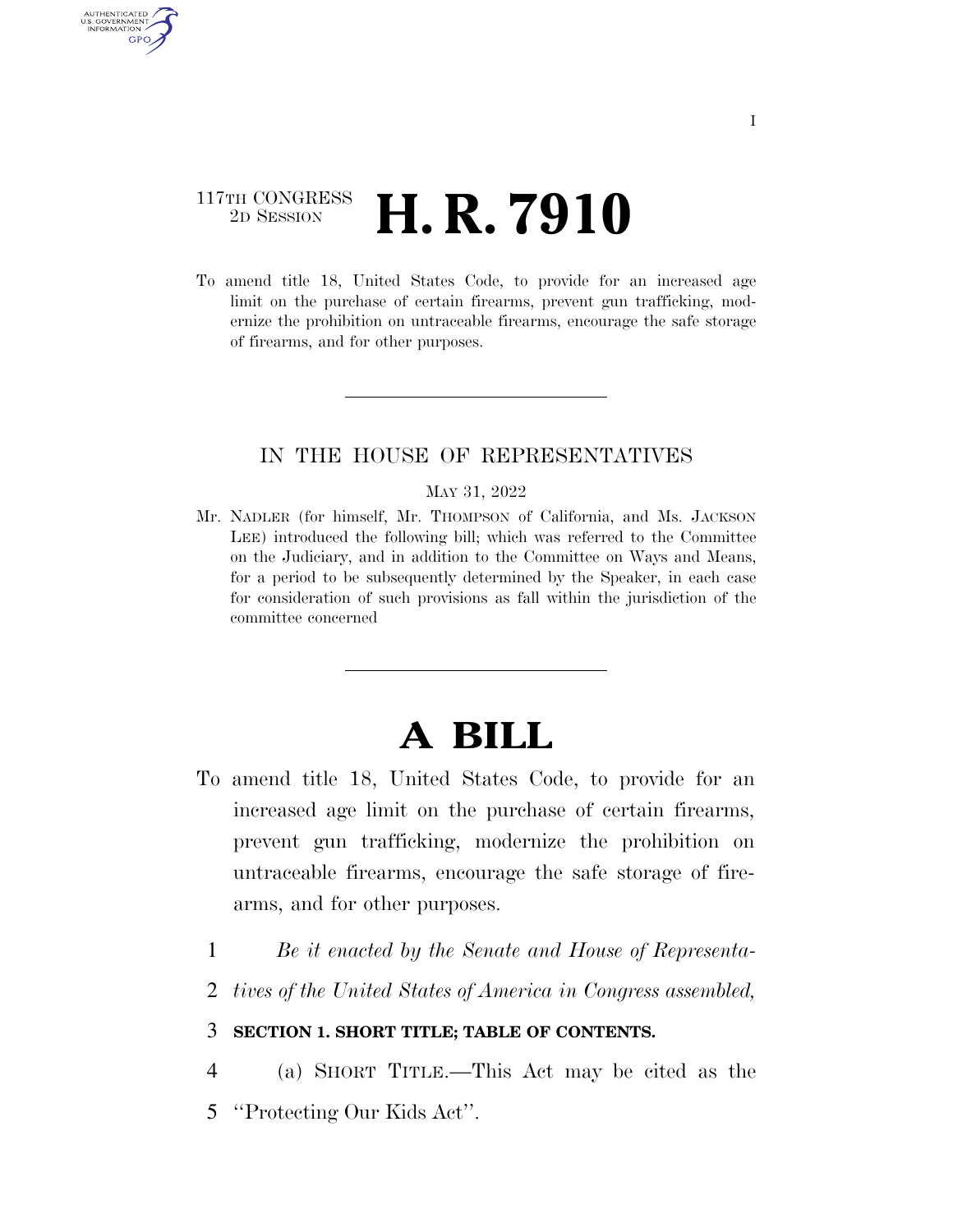### 1 (b) TABLE OF CONTENTS.—The table of contents for

### 2 this Act is as follows:

Sec. 1. Short title; table of contents.

#### TITLE I—RAISE THE AGE

- Sec. 101. Prohibition on Federal firearms licensee selling or delivering certain semiautomatic centerfire rifles or semiautomatic centerfire shotguns to a person under 21 years of age, with exceptions.
- Sec. 102. Operation of the Federal Bureau of Investigation's public access line.

#### TITLE II—PREVENT GUN TRAFFICKING

- Sec. 201. Prohibition on straw purchases of firearms; prohibition on gun trafficking.
- Sec. 202. Prohibition on disposition of firearm to person intending unlawful further disposition.
- Sec. 203. Penalties.
- Sec. 204. Firearms subject to forfeiture.

#### TITLE III—UNTRACEABLE FIREARMS

- Sec. 301. Requirement that all firearms be traceable.
- Sec. 302. Modernization of the prohibition on undetectable firearms.

#### TITLE IV—SAFE STORAGE

- Sec. 401. Ethan's Law.
- Sec. 402. Safe guns, safe kids.
- Sec. 403. Kimberly Vaughan Firearm Safe Storage.

#### TITLE V—CLOSING THE BUMP STOCK LOOPHOLE

Sec. 501. Bump stocks.

#### TITLE VI—KEEP AMERICANS SAFE

- Sec. 601. Definitions.
- Sec. 602. Restrictions on large capacity ammunition feeding devices.
- Sec. 603. Penalties.
- Sec. 604. Use of Byrne grants for buy-back programs for large capacity ammunition feeding devices.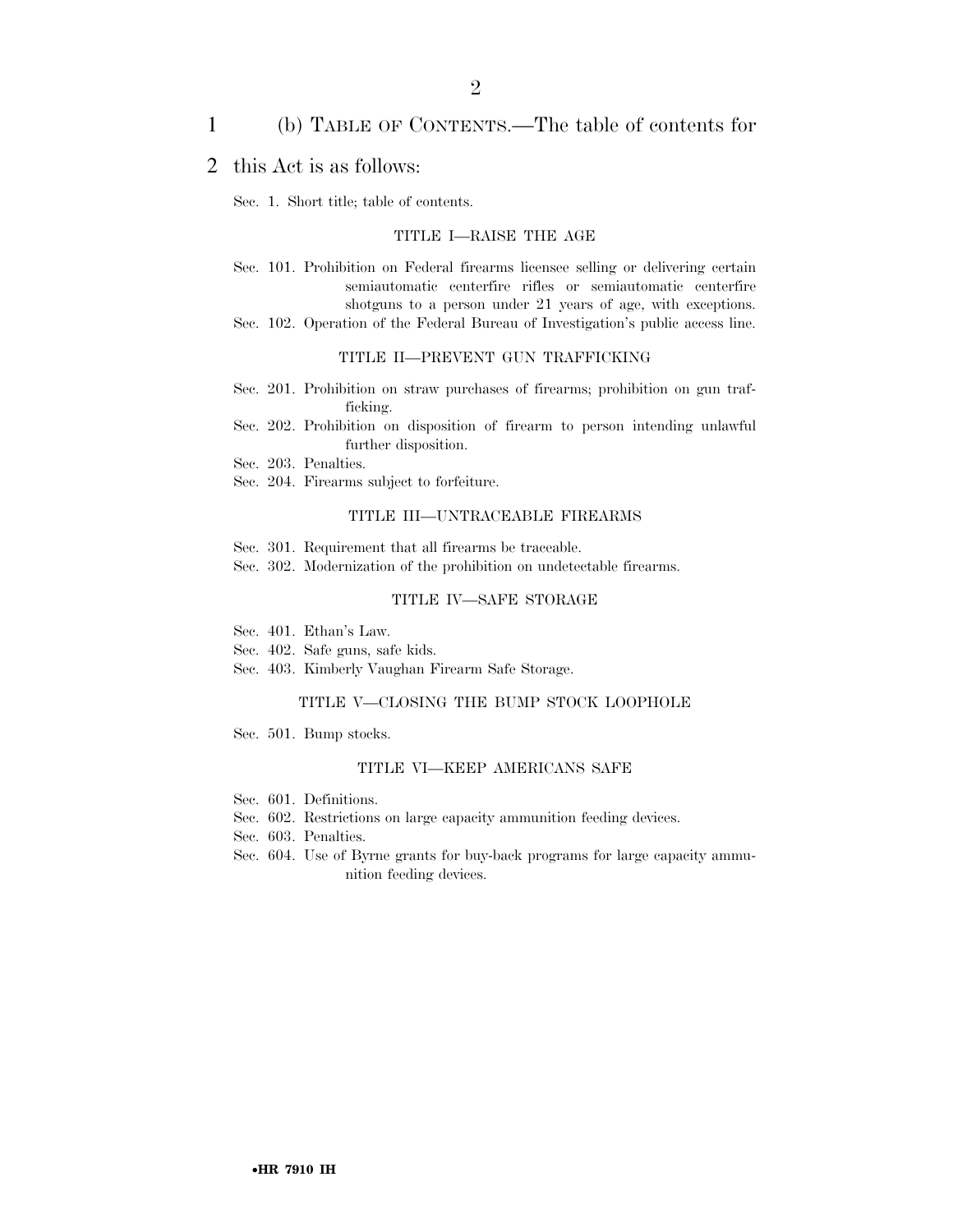# **TITLE I—RAISE THE AGE**

 **SEC. 101. PROHIBITION ON FEDERAL FIREARMS LICENSEE SELLING OR DELIVERING CERTAIN SEMI- AUTOMATIC CENTERFIRE RIFLES OR SEMI- AUTOMATIC CENTERFIRE SHOTGUNS TO A PERSON UNDER 21 YEARS OF AGE, WITH EX-CEPTIONS.** 

8 (a) IN GENERAL.—Section  $922(b)(1)$  of title 18, United States Code, is amended to read as follows:

10  $\langle (1)(A)$  any firearm or ammunition to any indi- vidual who the licensee knows or has reasonable cause to believe has not attained 18 years of age;

 ''(B) any semiautomatic centerfire rifle or semi- automatic centerfire shotgun that has, or has the ca- pacity to accept, an ammunition feeding device with a capacity exceeding 5 rounds, to any individual who the licensee knows or has reasonable cause to believe has not attained 21 years of age and is not a quali-fied individual; or

 $\langle ^{1}(C)$  if the firearm or ammunition is not a semiautomatic centerfire rifle or semiautomatic centerfire shotgun described in subparagraph (B) and is other than a shotgun or rifle, or ammunition for a shotgun or rifle, to any individual who the li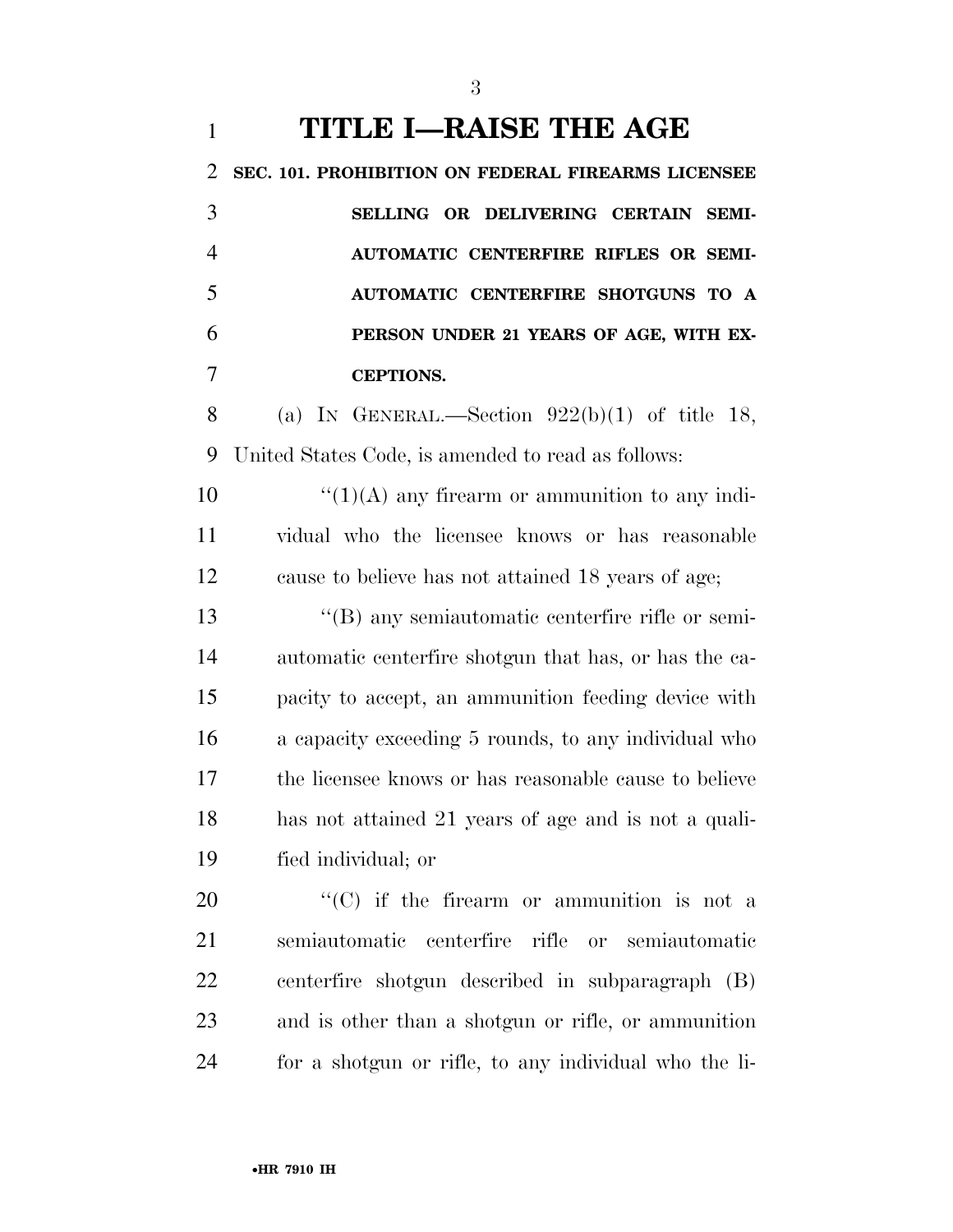censee knows or has reasonable cause to believe has 2 not attained 21 years of age;".

3 (b) CONFORMING AMENDMENT.—Section  $922(e)(1)$  of such title is amended by striking ''in the case of any firearm'' and all that follows through ''eighteen years or more of age'' and inserting ''(1) in the case of a semiauto- matic centerfire rifle or semiautomatic centerfire shotgun that has, or has the capacity to accept, an ammunition feeding device with a capacity exceeding 5 rounds, I am at least 21 years of age or a qualified individual (as de-11 fined in section  $921(a)(30)$  of title 18, United States Code), (2) in the case of a firearm other than a shotgun, a rifle, or such a semiautomatic centerfire rifle or semi- automatic centerfire shotgun, I am at least 21 years of age, or (3) in the case of any other shotgun or rifle, I am at least 18 years of age''.

 (c) QUALIFIED INDIVIDUAL DEFINED.—Section 921(a) of such title is amended by inserting after para-graph (29) the following:

20 "'(30) The term 'qualified individual' means—

21 ''(A) a member of the Armed Forces on active duty; and

23 ''(B) a full-time employee of the United States, a State, or a political subdivision of a State who in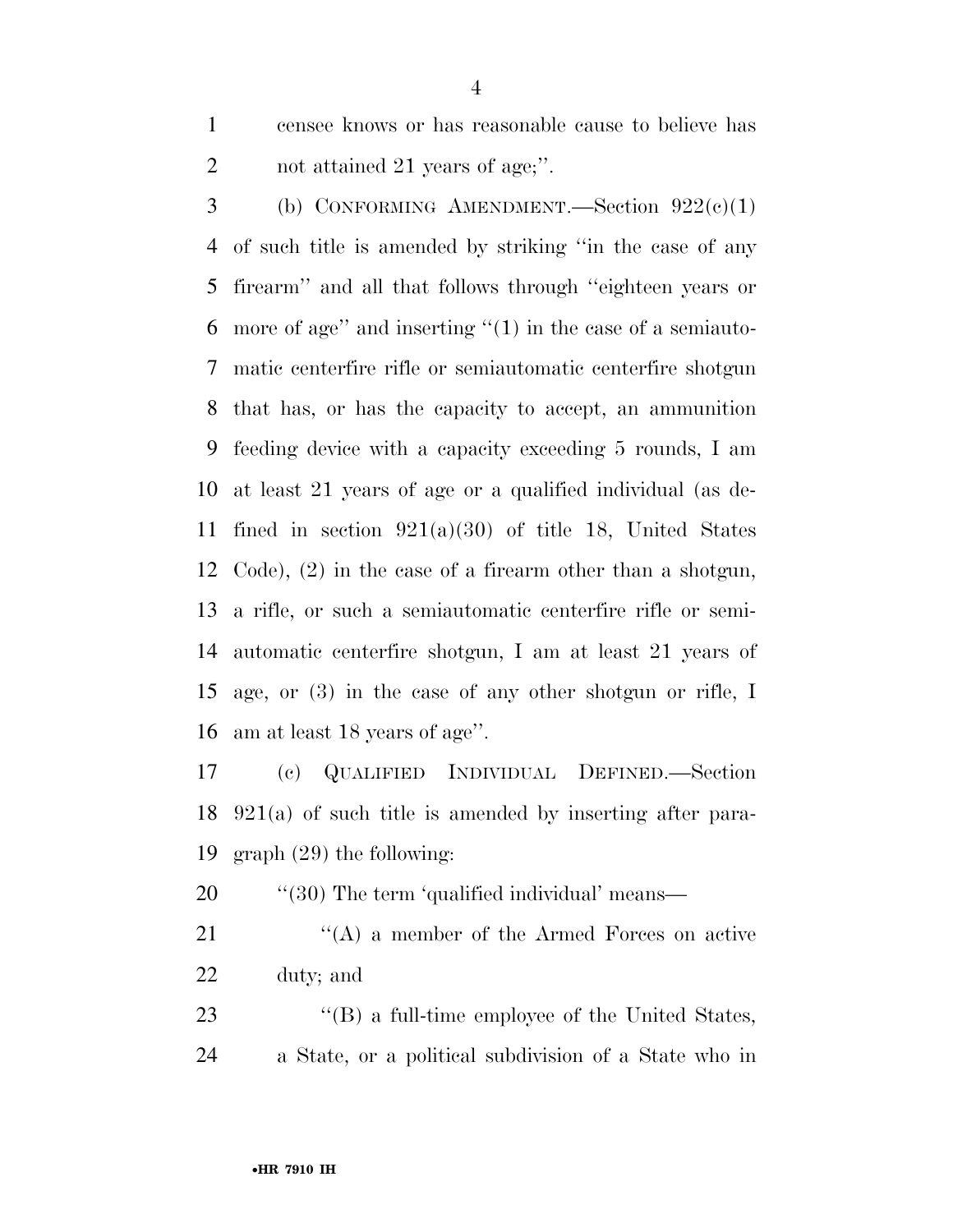the course of his or her official duties is authorized to carry a firearm.

3 "(31) The term 'ammunition feeding device' means a magazine, belt, drum, feed strip, or similar device, but does not include an attached tubular device which is only capable of operating with .22 caliber rimfire ammuni-tion.''.

# **SEC. 102. OPERATION OF THE FEDERAL BUREAU OF INVES-TIGATION'S PUBLIC ACCESS LINE.**

 (a) REPORT.—Not later than 90 days after the date of the enactment of this Act, the Director of the Federal Bureau of Investigation (in this section referred to as the ''FBI'') shall submit to the Committee on the Judiciary of the Senate and the Committee on the Judiciary of the House of Representatives a report regarding operation of the FBI's public access line.

 (b) MATTERS INCLUDED.—The report required by subsection (a) shall, at a minimum, include the following:

 (1) A description of the protocols and proce- dures in effect with respect to information-sharing between the public access line and the field offices of the FBI.

 (2) Recommendations for improving the proto- cols and procedures to improve the information-shar-ing.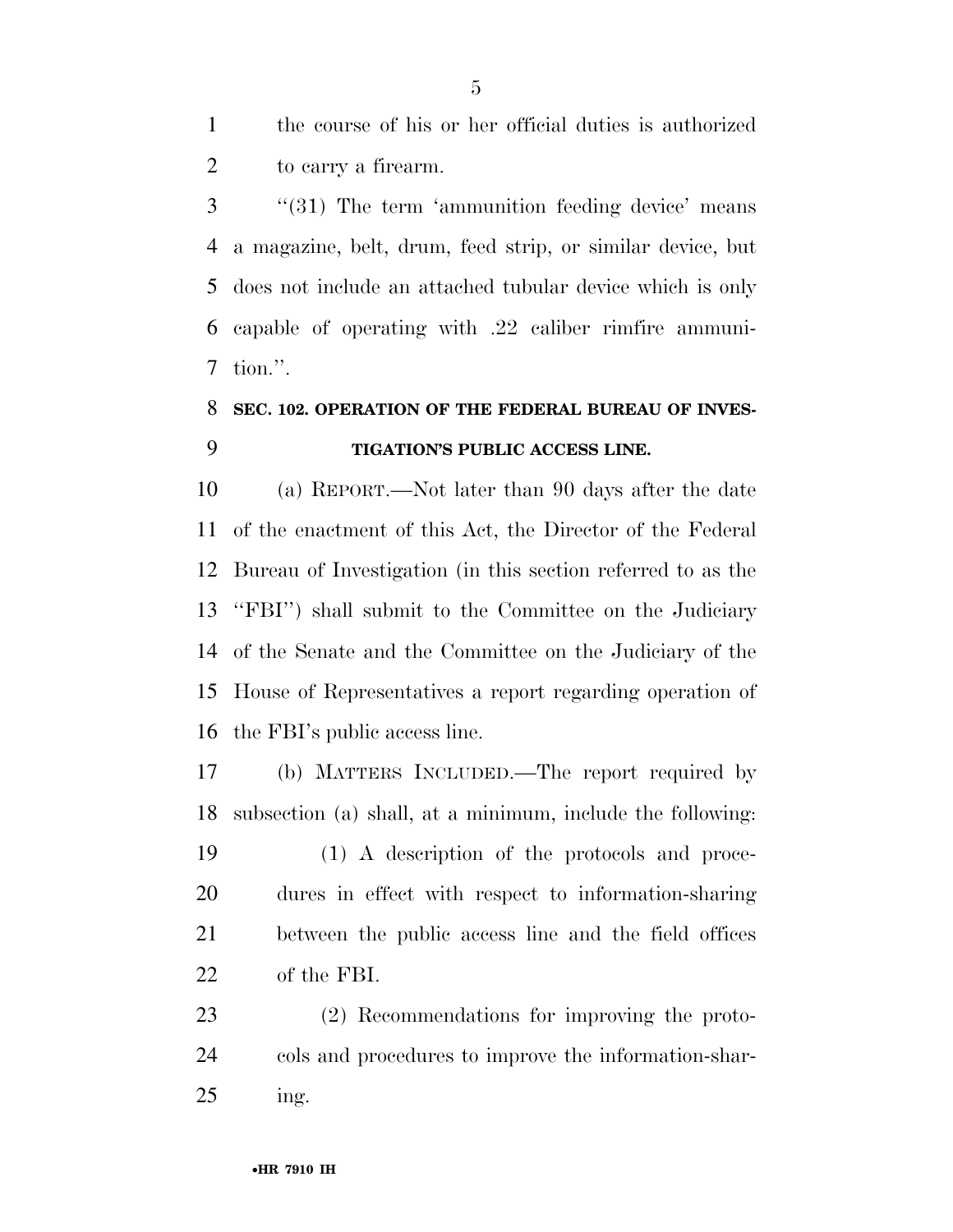# **TITLE II—PREVENT GUN TRAFFICKING**

 **SEC. 201. PROHIBITION ON STRAW PURCHASES OF FIRE-ARMS; PROHIBITION ON GUN TRAFFICKING.** 

 (a) IN GENERAL.—Chapter 44 of title 18, United States Code, is amended—

7 (1) in section 921(a), by adding at the end the following:

 ''(37) The term 'family members' means spouses, do- mestic partners, parents and their children, including step-parents and their step-children, siblings, aunts or un- cles and their nieces or nephews, or grandparents and their grandchildren.''; and

(2) by adding at the end the following:

# **''§ 932. Gun trafficking**

 ''(a) It shall be unlawful for any person (other than a licensee under this chapter), in or otherwise affecting interstate or foreign commerce, to knowingly purchase or acquire, or attempt to purchase or acquire, a firearm for the possession of a third party.

 ''(b) It shall be unlawful for any person (other than a licensee under this chapter), in or otherwise affecting interstate or foreign commerce, to hire, solicit, command, induce, or otherwise endeavor to persuade another person to purchase, or attempt to purchase, any firearm for the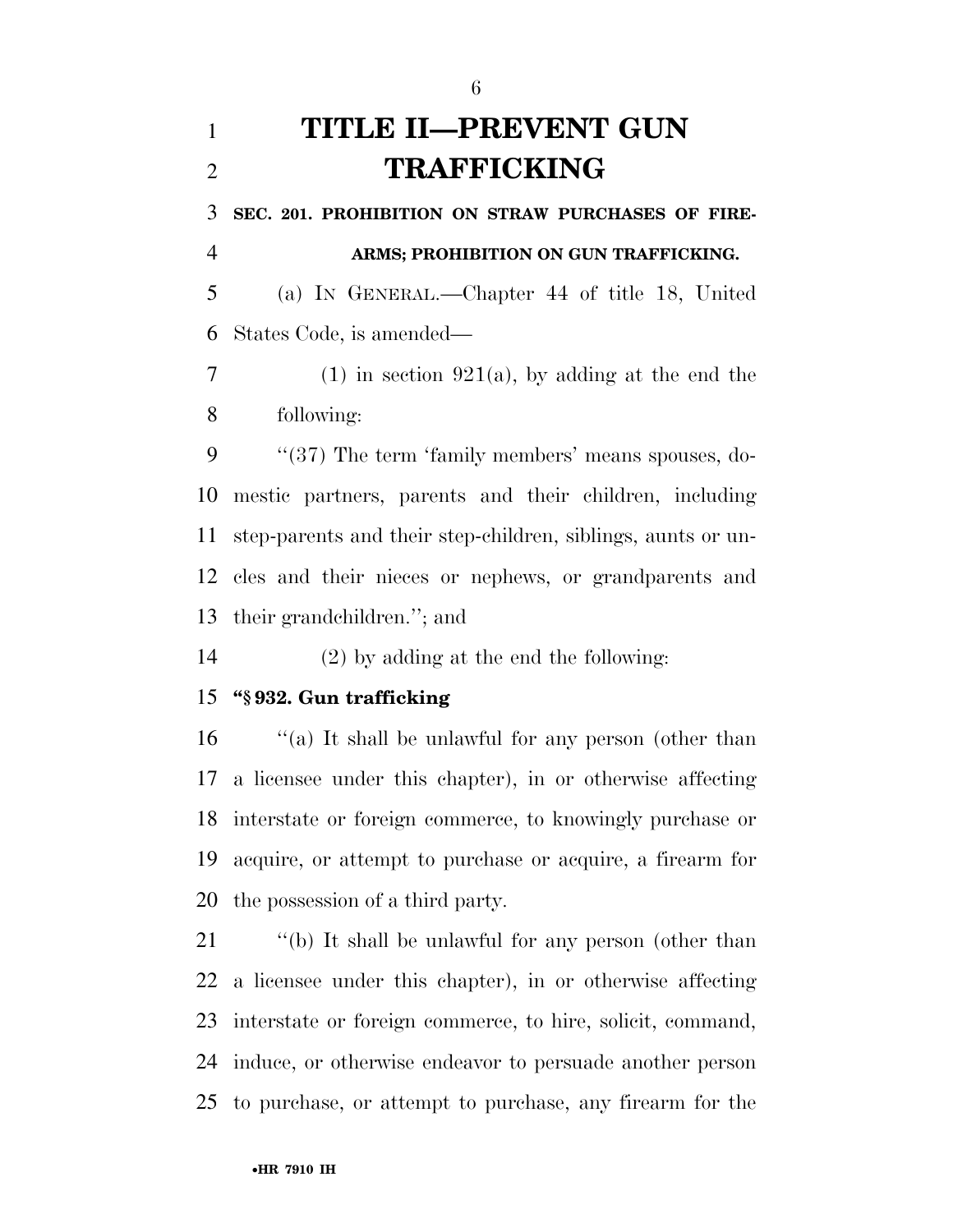purpose of obtaining the firearm for the person or selling or transferring the firearm to a third party.

 ''(c) The Attorney General shall ensure that the fire- arm transaction record form required to be completed in connection with a firearm transaction includes a statement outlining the penalties that may be imposed for violating subsection (a).

 ''(d) This section shall not apply to any firearm, if the purchaser or person acquiring the firearm has no rea- son to believe that the recipient of the firearm will use or intends to use the firearm in a crime or is prohibited from purchasing or possessing firearms under State or Federal law and the firearm—

14  $\frac{1}{2}$  (1) is purchased or acquired by any person, or that any person attempts to purchase or acquire, as a bona fide gift between family members; or

 $\binom{17}{2}$  is purchased or acquired by an agent of a lawful business, or that an agent of a lawful busi- ness attempts to purchase or acquire, for the pur- pose of transferring to another agent of the busi-ness, for lawful use in the business.''.

22 (b) FORFEITURE.—Section  $982(a)(5)$  of such title is amended—

24 (1) in subparagraph  $(D)$ , by striking "or" at the end; and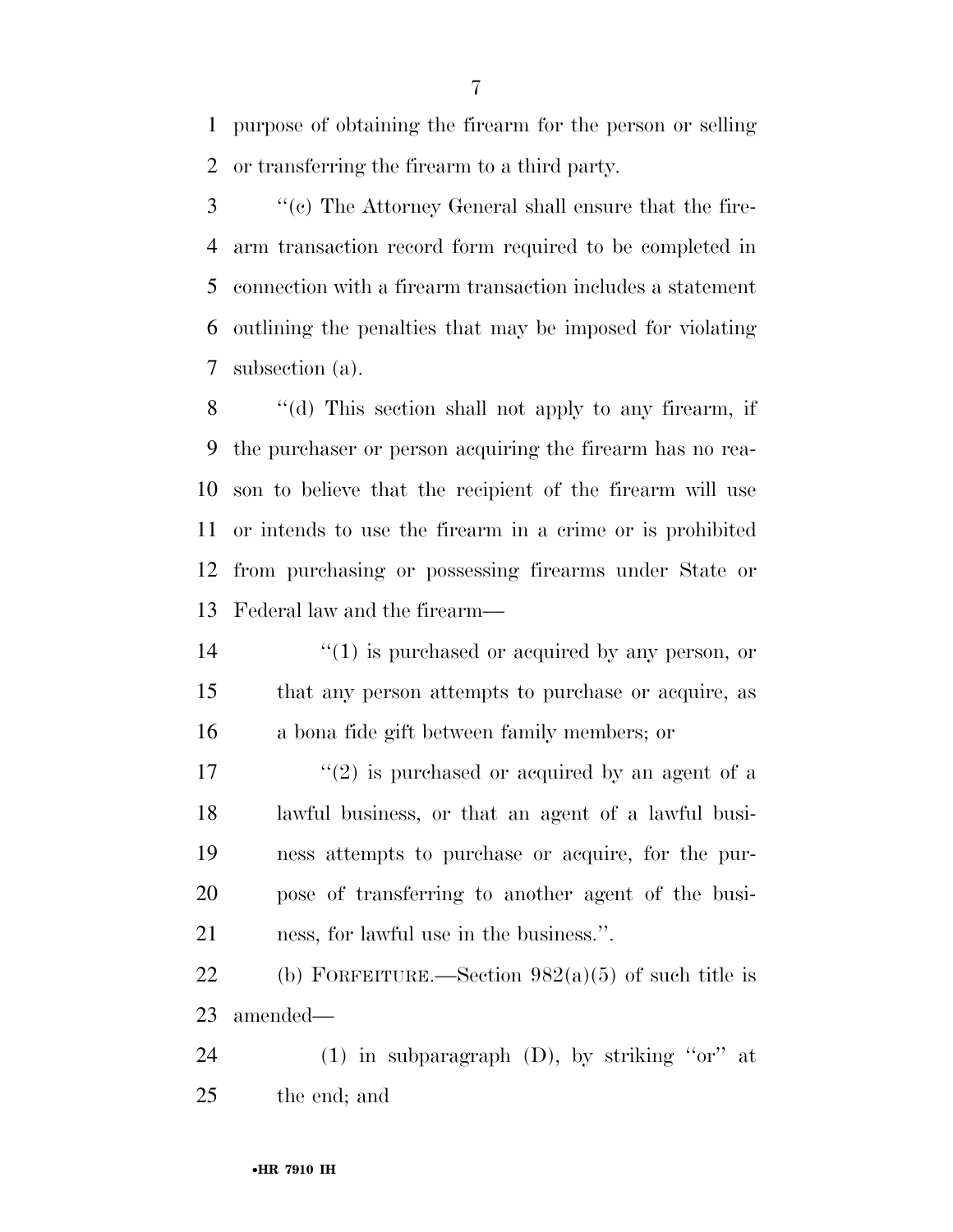| $\mathbf{1}$   | $(2)$ by inserting after subparagraph $(E)$ the fol-       |
|----------------|------------------------------------------------------------|
| $\overline{2}$ | lowing:                                                    |
| 3              | "(F) section $922(a)(1)(A)$ (related to unlicensed         |
| $\overline{4}$ | firearms sales);                                           |
| 5              | "(G) section $922(d)$ (relating to illegal gun             |
| 6              | transfers); or                                             |
| $\overline{7}$ | "(H) section 932 (relating to gun trafficking),".          |
| 8              | (c) MONEY LAUNDERING AMENDMENT.—Section                    |
| 9              | $1956(c)(7)(D)$ of such title is amended by striking "sec- |
| 10             | tion 924(n)" and inserting "section 922(a)(1)(A), 922(d),  |
| 11             | $924(n)$ , or $932$ ".                                     |
| 12             | (d) CLERICAL AMENDMENT.—The table of sections              |
| 13             | for such chapter is amended by adding at the end the fol-  |
|                |                                                            |
|                | lowing:                                                    |
|                | "932. Gun trafficking.".                                   |
| 14<br>15       | SEC. 202. PROHIBITION ON DISPOSITION OF FIREARM TO         |
|                | PERSON INTENDING UNLAWFUL<br><b>FURTHER</b>                |
| 16<br>17       | DISPOSITION.                                               |
| 18             | Section $922(d)$ of title 18, United States Code, is       |
| 19             | amended in the 1st sentence—                               |
| 20             | $(1)$ in paragraph $(8)$ , by striking "or" at the         |
| 21             | end;                                                       |
| 22             | $(2)$ in paragraph $(9)$ , by striking the period at       |
| 23             | the end and inserting "; or"; and                          |
| 24             | $(3)$ by inserting after and below paragraph $(9)$         |
| 25             | the following:                                             |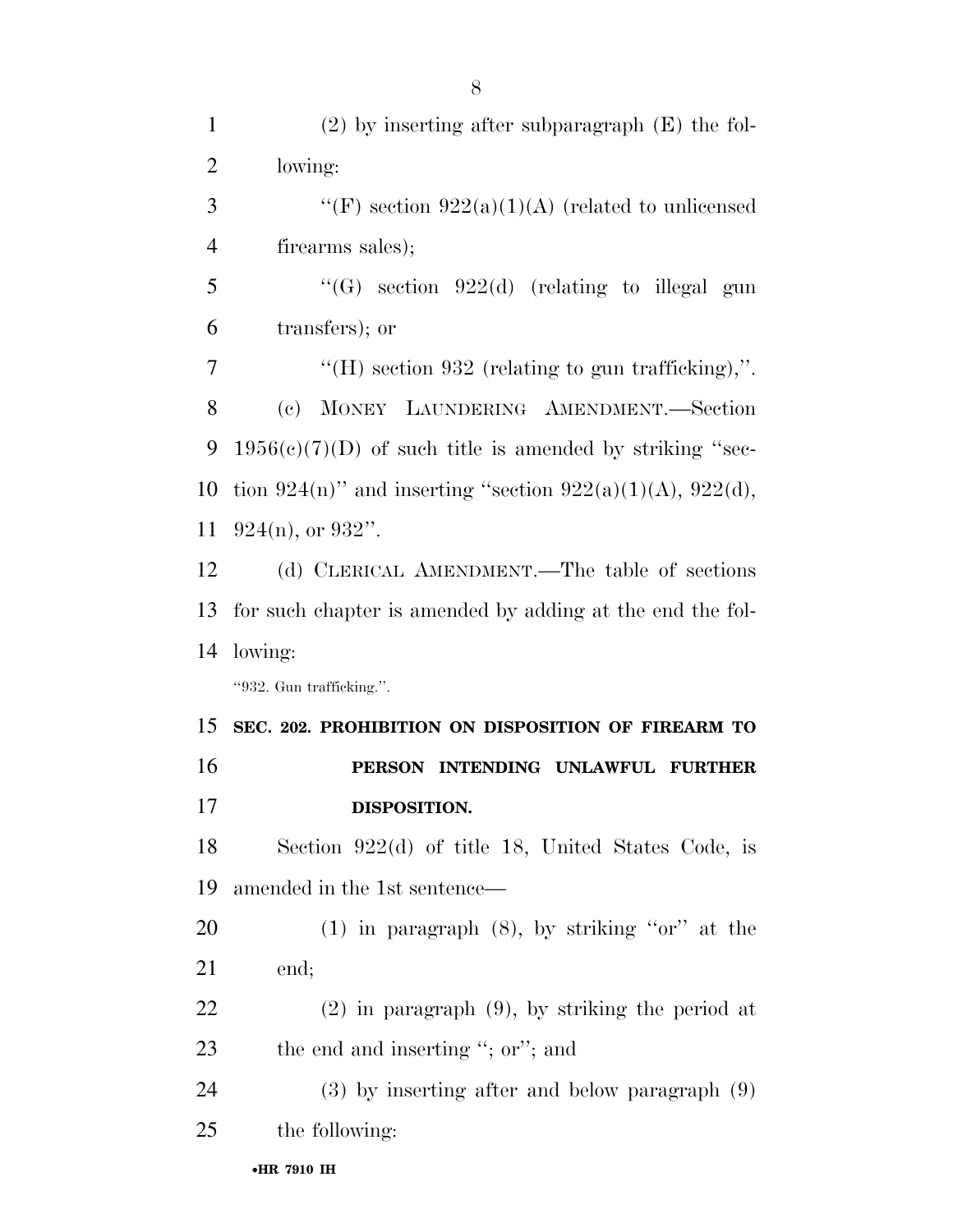1 ''(10) intends to sell or otherwise dispose of the firearm or ammunition in violation of a Federal law, or to sell or otherwise dispose of the firearm or am- munition to a person in another State in violation of a law of that State.''.

### **SEC. 203. PENALTIES.**

 Section 924(a) of title 18, United States Code, is amended by adding at the end the following:

9  $\qquad$  "(8) Whoever knowingly violates section  $922(a)(1)(A)$  or 932 shall be fined under this title, imprisoned not more than 10 years, or both.''.

### **SEC. 204. FIREARMS SUBJECT TO FORFEITURE.**

 Section 924(d) of title 18, United States Code, is amended—

 (1) in paragraph (1), by inserting ''or 932'' 16 after "section 924"; and

17  $(2)$  in paragraph  $(3)$ —

 (A) in subparagraph (E), by striking 19  $"and"$  at the end;

 (B) in subparagraph (F), by striking the 21 period at the end and inserting "; and"; and (C) by adding at the end the following:

23  $\frac{1}{2}$  (G) any offense under section 932.".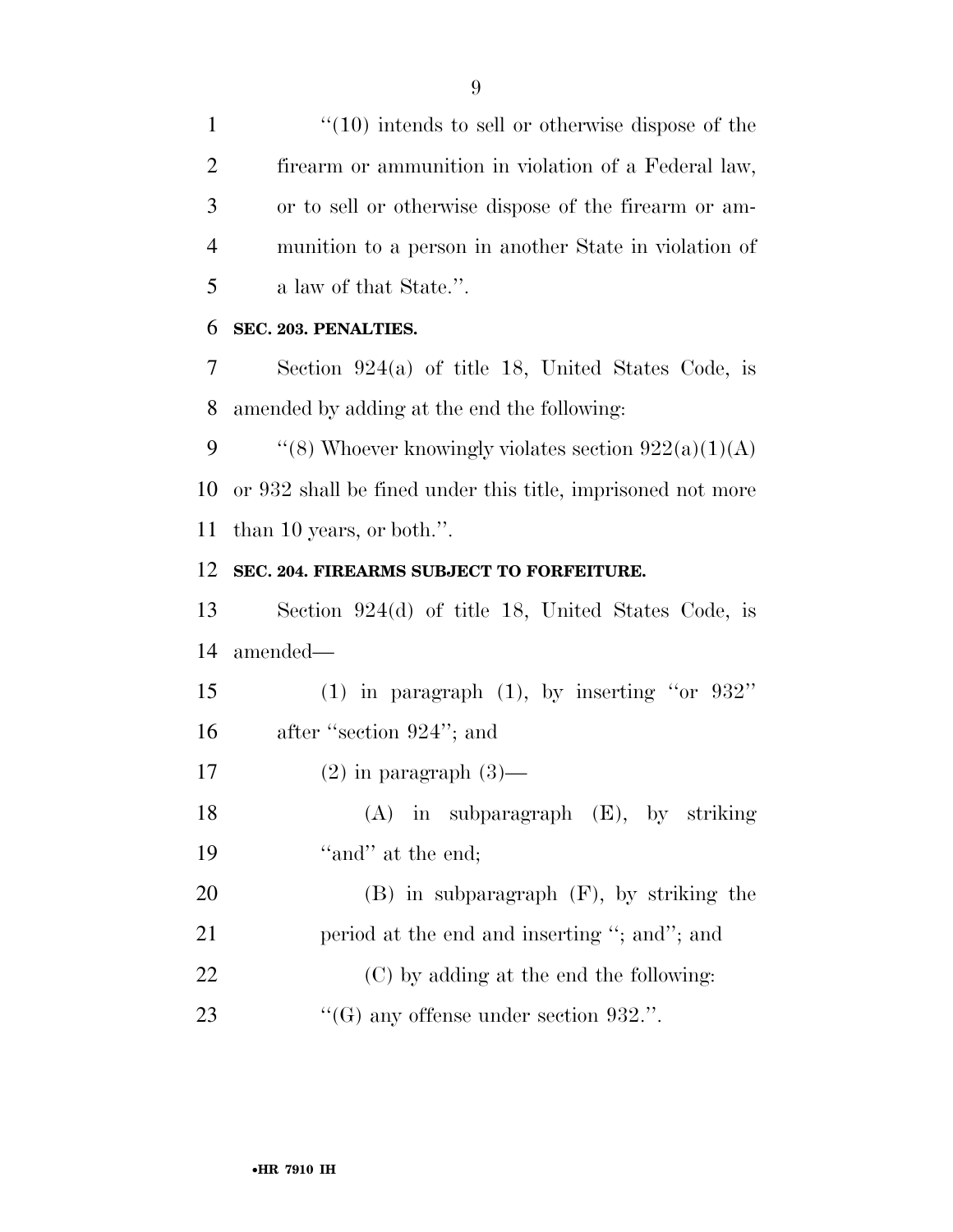# **TITLE III—UNTRACEABLE FIREARMS**

**SEC. 301. REQUIREMENT THAT ALL FIREARMS BE TRACE-**

**ABLE.** 

 (a) DEFINITIONS.—Section 921(a) of title 18, United States Code, as amended by this Act, is further amend-ed—

 (1) in paragraph (10), by adding at the end the following: ''The term 'manufacturing firearms' shall include assembling a functional firearm or molding, machining, or 3D printing a frame or receiver, and shall not include making or fitting special barrels, stocks, or trigger mechanisms to firearms.''; and

(2) by adding at the end the following:

15 "(38) The term 'ghost gun'—

 ''(A) means a firearm, including a frame or re- ceiver, that lacks a unique serial number engraved or cast on the frame or receiver by a licensed manu- facturer or importer in accordance with this chapter; and

21 ''(B) does not include—

22  $\qquad$  (i) a firearm that has been rendered per-manently inoperable;

24 ''(ii) a firearm that, not later than 30 months after the date of enactment of this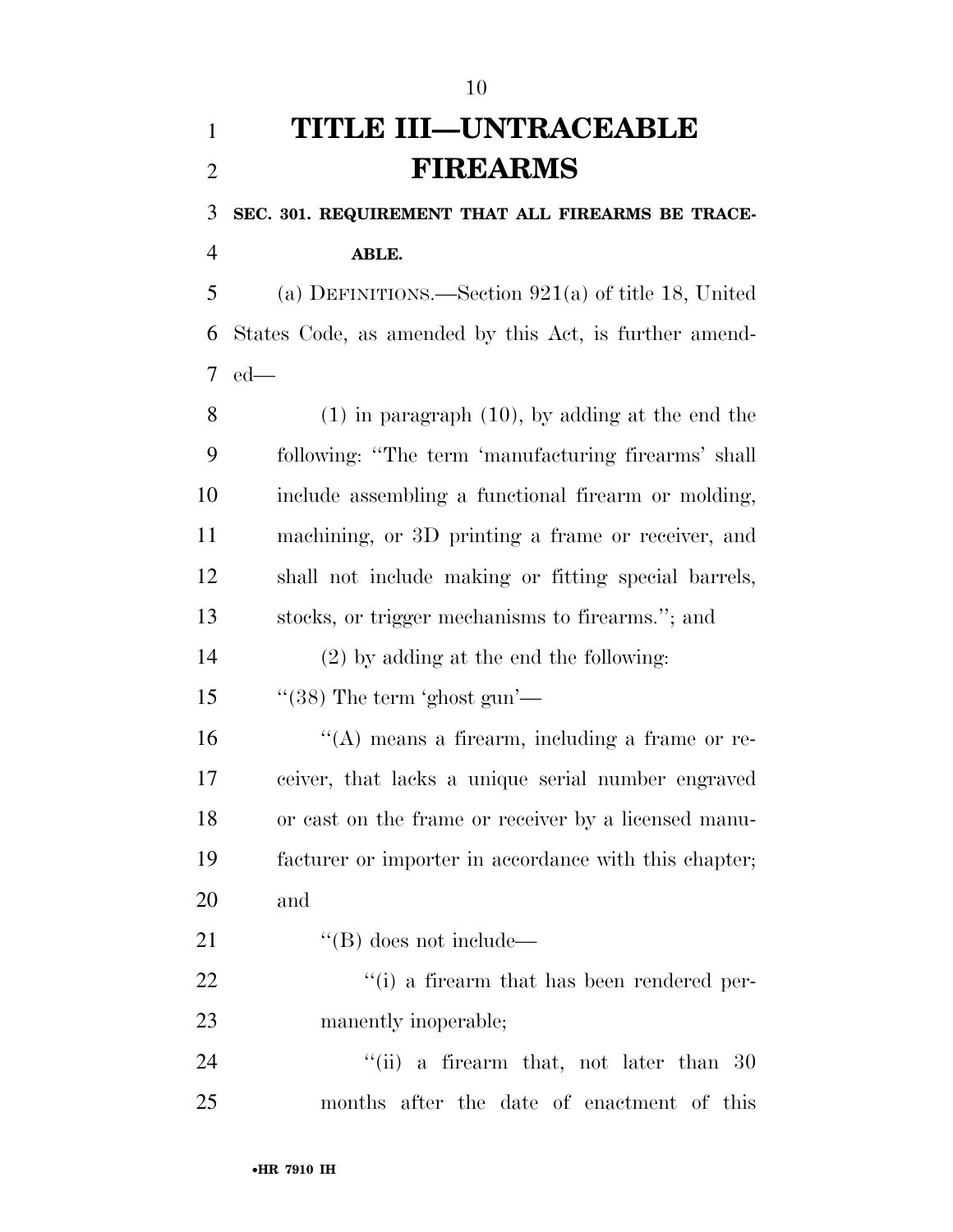| $\mathbf{1}$   | paragraph, has been identified by means of a            |
|----------------|---------------------------------------------------------|
| $\overline{2}$ | unique serial number, assigned by a State agen-         |
| 3              | cy, engraved or cast on the receiver or frame of        |
| $\overline{4}$ | the firearm in accordance with State law;               |
| 5              | "(iii) a firearm manufactured or imported               |
| 6              | before December 16, 1968; or                            |
| $\overline{7}$ | "(iv) a firearm identified as provided for              |
| 8              | under section 5842 of the Internal Revenue              |
| 9              | Code of 1986.                                           |
| 10             | $\cdot\cdot(39)$ The term 'fire control component'—     |
| 11             | $\cdot$ (A) means a component necessary for the fire-   |
| 12             | arm to initiate or complete the firing sequence; and    |
| 13             | "(B) includes a hammer, bolt or breechblock,            |
| 14             | cylinder, trigger mechanism, firing pin, striker, and   |
| 15             | slide rails.                                            |
| 16             | $``(40)(A)$ The term 'frame or receiver'—               |
| 17             | "(i) means a part of a weapon that provides or          |
| 18             | is intended to provide the housing or structure to      |
| 19             | hold or integrate 1 or more fire control components,    |
| 20             | even if pins or other attachments are required to       |
| 21             | connect those components to the housing or struc-       |
| 22             | ture; and                                               |
| 23             | "(ii) includes a frame or receiver, blank, cast-        |
| 24             | ing, or machined body, that requires modification,      |
| 25             | including machining, drilling, filing or molding, to be |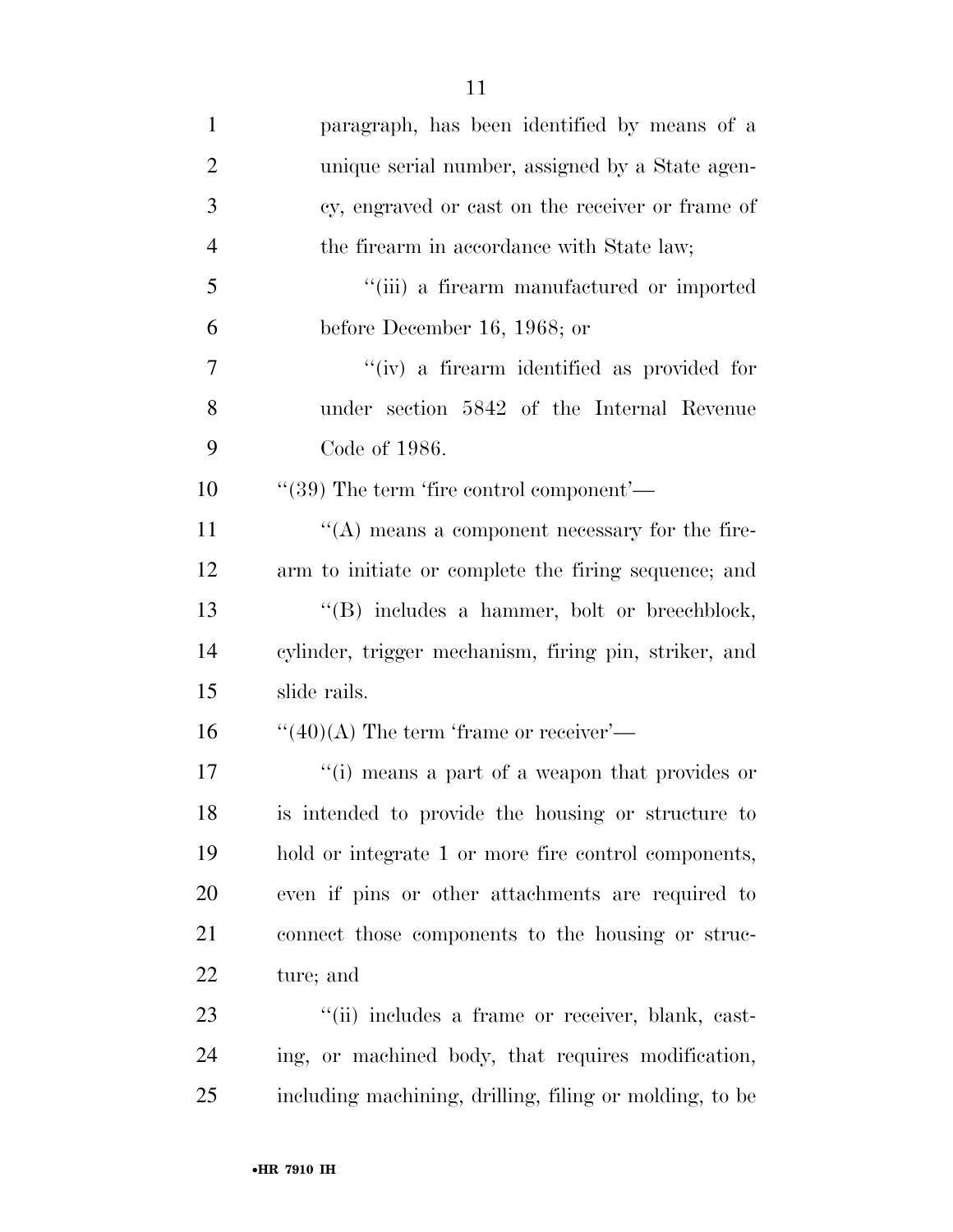| $\mathbf{1}$   | used as part of a functional firearm, and which is     |
|----------------|--------------------------------------------------------|
| 2              | designed and intended to be used in the assembly of    |
| 3              | a functional firearm, unless the piece of material has |
| $\overline{4}$ | had                                                    |
| 5              | $\lq\lq$ (I) its size or external shape altered solely |
| 6              | to facilitate transportation or storage; or            |

 ''(II) solely its chemical composition al-tered.

 $\qquad$  "(B) For purposes of subparagraph  $(A)(i)$ , if a weap- on with more than 1 part that provides the housing or a structure designed to hold or integrate 1 or more fire control or essential components, each such part shall be considered a frame or receiver, unless the Attorney Gen- eral has provided otherwise by regulation or other formal determination with respect to the specific make and model of weapon on or before January 1, 2023.''.

 (b) PROHIBITION; REQUIREMENTS.—Section 922 of title 18, United States Code, is amended by adding at the end the following:

 $\text{``(aa)(1)(A)}$  Except as provided in subparagraph (B), it shall be unlawful for any person to manufacture, sell, offer to sell, transfer, purchase, or receive a ghost gun in or affecting interstate or foreign commerce.

24 "'(B) Subparagraph (A) shall not apply to-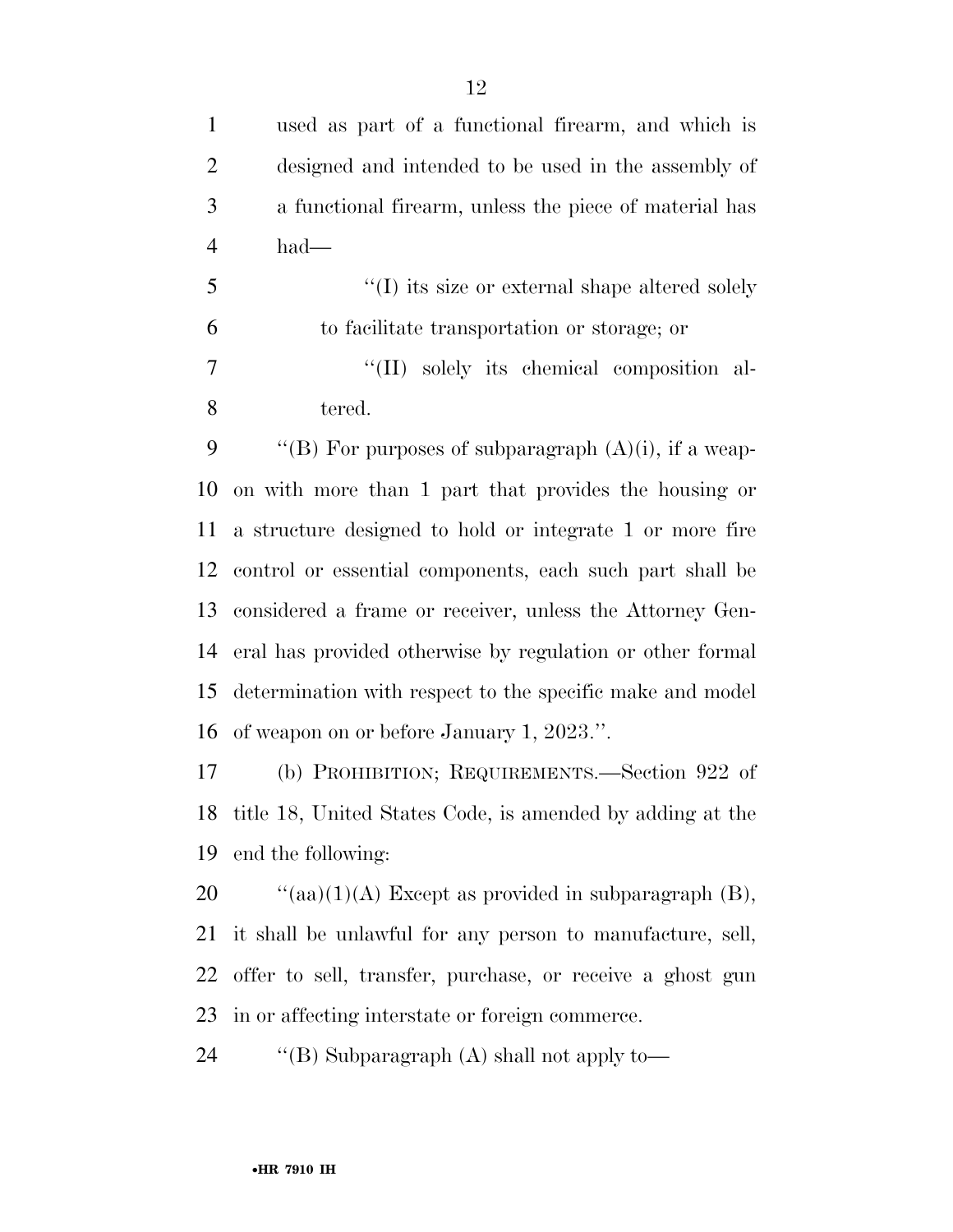| $\mathbf{1}$   | "(i) the manufacture of a firearm by a licensed                 |
|----------------|-----------------------------------------------------------------|
| $\overline{2}$ | manufacturer if the licensed manufacturer complies              |
| 3              | with section $923(i)$ before selling or transferring the        |
| $\overline{4}$ | firearm to another person;                                      |
| 5              | "(ii) the offer to sell, sale, or transfer of a fire-           |
| 6              | arm to, or purchase or receipt of a firearm by, a li-           |
| 7              | censed manufacturer or importer before the date                 |
| 8              | that is 30 months after the date of enactment of                |
| 9              | this subsection; or                                             |
| 10             | "(iii) transactions between licensed manufactur-                |
| 11             | ers and importers on any date.                                  |
| 12             | "(2) It shall be unlawful for a person other than a             |
| 13             | licensed manufacturer or importer to engrave or cast a          |
| 14             | serial number on a firearm in or affecting interstate or        |
| 15             | foreign commerce unless specifically authorized by the At-      |
| 16             | torney General.                                                 |
| 17             | $\lq(3)$ Beginning on the date that is 30 months after          |
|                | 18 the date of enactment of this subsection, it shall be unlaw- |
| 19             | ful for any person other than a licensed manufacturer or        |
| 20             | importer to knowingly possess a ghost gun in or affecting       |
| 21             | interstate or foreign commerce.                                 |
| 22             | $(4)$ Beginning on the date that is 30 months after             |
| 23             | the date of enactment of this subsection, it shall be unlaw-    |
| 24             | ful for any person other than a licensed manufacturer or        |

importer to possess a ghost gun in or affecting interstate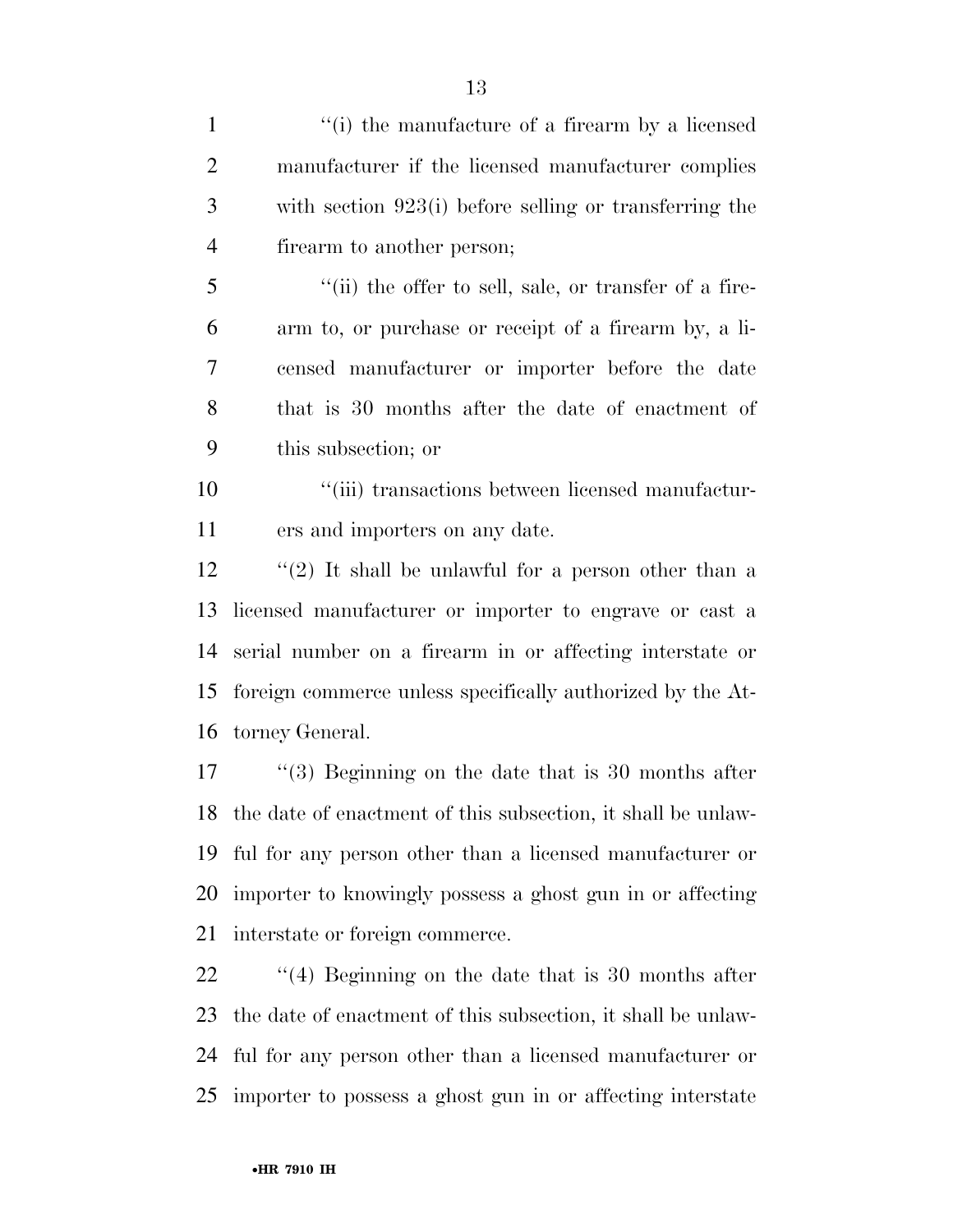or foreign commerce with the intent to sell or transfer the ghost gun with or without further manufacturing or to manufacture a firearm with the ghost gun.

 $\frac{4}{5}(5)(A)$  It shall be unlawful for any person to sell, offer to sell, or transfer, in or affecting interstate or for- eign commerce, to any person other than a licensed manu- facturer a machine that has the sole or primary function of manufacturing firearms.

 ''(B) Except as provided in subparagraph (A), begin- ning on the date that is 180 days after the date of enact- ment of this subsection, it shall be unlawful for any person other than a licensed manufacturer to possess, purchase, or receive, in or affecting interstate or foreign commerce, a machine that has the sole or primary function of manu-facturing firearms.

 ''(C) Subparagraph (B) shall not apply to a person who is engaged in the business of selling manufacturing equipment to a licensed manufacturer who possesses a ma- chine with the intent to sell or transfer the machine to a licensed manufacturer.''.

(c) REQUIREMENTS.—

 (1) REMOVAL OF SERIAL NUMBERS.—Section 922(k) of title 18, United States Code, is amend-ed—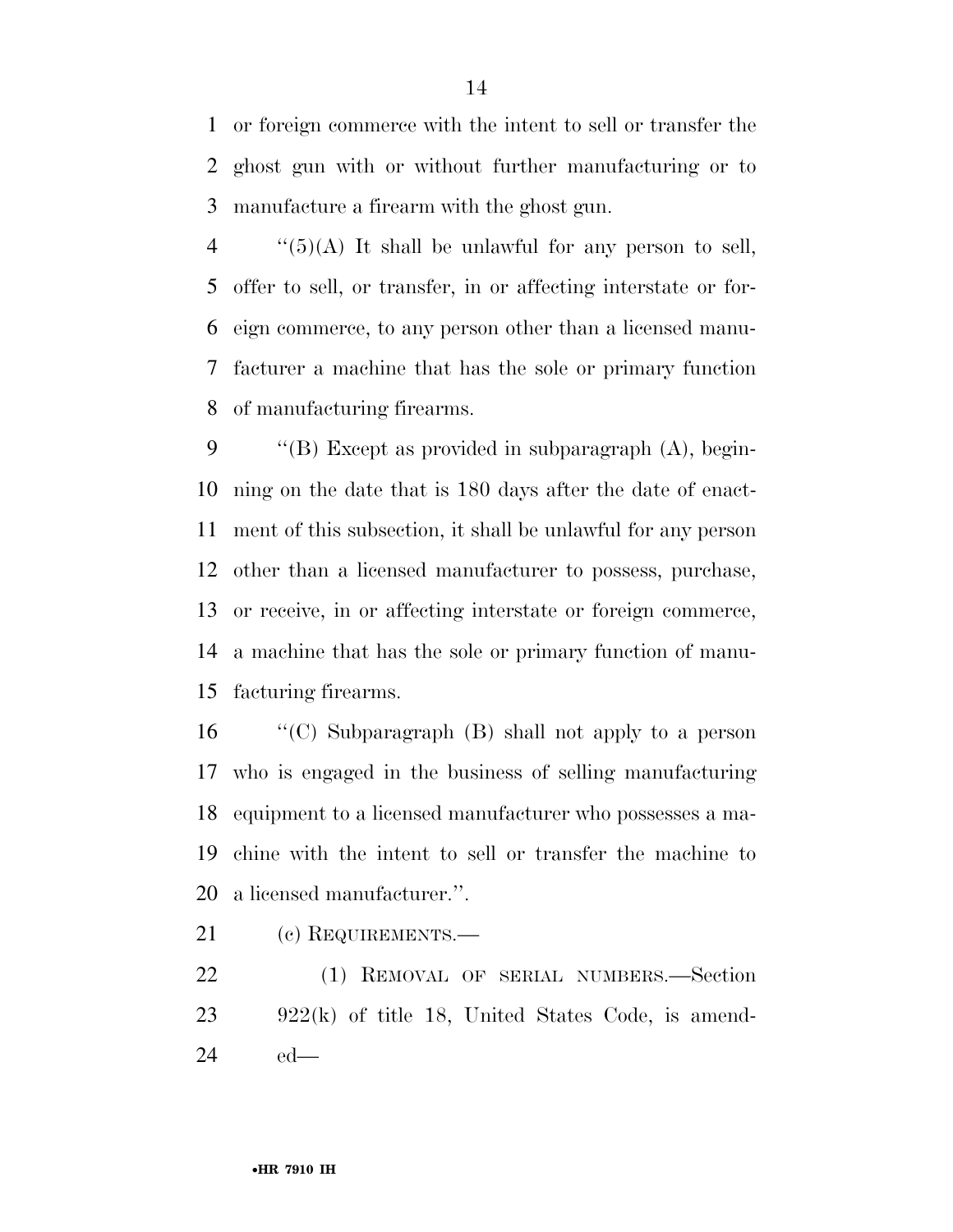| $\mathbf{1}$   | (A) by striking "importer's or manufactur-                    |
|----------------|---------------------------------------------------------------|
| $\overline{2}$ | er's" each place it appears; and                              |
| 3              | (B) by inserting "authorized by this chap-                    |
| $\overline{4}$ | ter or under State law" before "removed".                     |
| 5              | (2) LICENSED IMPORTERS AND MANUFACTUR-                        |
| 6              | $ERS.$ Section 923(i) of title 18, United States              |
| 7              | Code, is amended—                                             |
| 8              | (A) by inserting " $(1)$ " before "Licensed";                 |
| 9              | and                                                           |
| 10             | (B) by adding at the end the following:                       |
| 11             | "The serial number shall be engraved or cast                  |
| 12             | on the frame or receiver in a manner sufficient               |
| 13             | to identify the firearm and the manufacturer or               |
| 14             | importer that put the serial number on the fire-              |
| 15             | arm.                                                          |
| 16             | "(2)(A) Not later than 180 days after the date of             |
| 17             | enactment of this paragraph, the Attorney General shall       |
|                | 18 prescribe regulations for engraving a unique serial number |
| 19             | onto a ghost gun.                                             |
| 20             | "(B) The regulations prescribed under subparagraph            |
| 21             | $(A)$ shall—                                                  |
| 22             | "(i) allow an owner of a firearm described in                 |
| 23             | subparagraph (A) to have a unique serial number               |
| 24             | engraved on the firearm by a licensed manufacturer            |
| 25             | or importer; and                                              |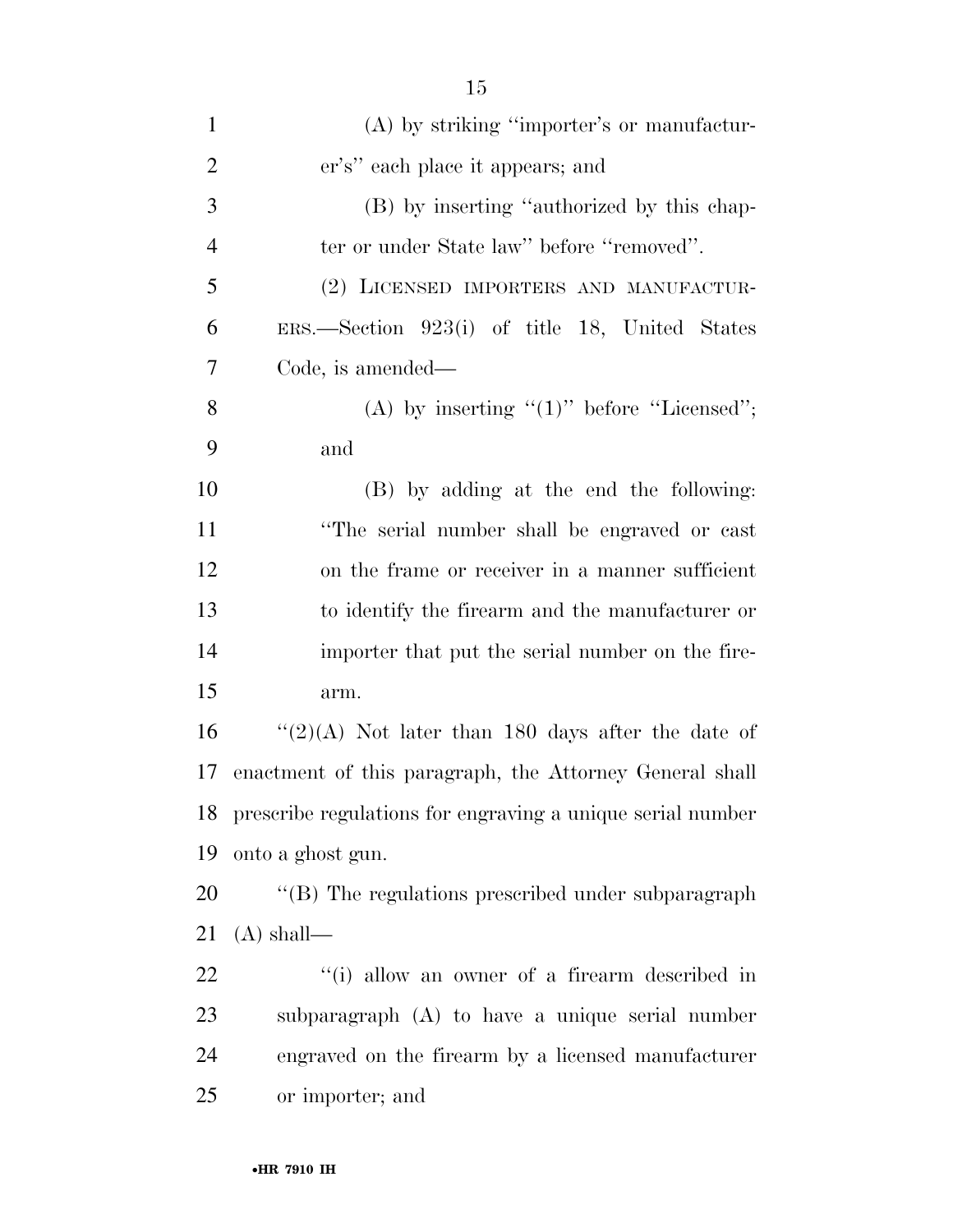| $\mathbf{1}$   | "(ii) require that a serial number be engraved             |
|----------------|------------------------------------------------------------|
| $\overline{2}$ | on the frame or receiver in a manner sufficient to         |
| 3              | identify the firearm and the licensed manufacturer         |
| $\overline{4}$ | or importer that put the serial number on the fire-        |
| 5              | arm.                                                       |
| 6              | "(C) The regulations authorized under this para-           |
| 7              | graph shall expire on the date that is 30 months after     |
| 8              | the date of enactment of this paragraph.".                 |
| 9              | (d) PENALTIES.—Section 924 of title 18, United             |
| 10             | States Code, is amended—                                   |
| 11             | (1) in subsection (a)(1)(B), by striking "or (q)"          |
| 12             | and inserting "(q), $(aa)(1)$ , $(aa)(2)$ , $(aa)(4)$ , or |
| 13             | $(aa)(5)$ ";                                               |
| 14             | $(2)$ in subsection $(e)$ —                                |
| 15             | $(A)$ in paragraph $(1)$ —                                 |
| 16             | (i) in subparagraph $(A)$ , in the matter                  |
| 17             | preceding clause (i), by inserting "func-                  |
| 18             | tional" before "firearm" each place it ap-                 |
| 19             | pears;                                                     |
| 20             | (ii) in subparagraph $(B)$ , in the mat-                   |
| 21             | ter preceding clause (i), by inserting "func-              |
| 22             | tional" before "firearm"; and                              |
| 23             | (iii) in subparagraph $(D)(ii)$ , by in-                   |
| 24             | serting "functional" before "firearm"; and                 |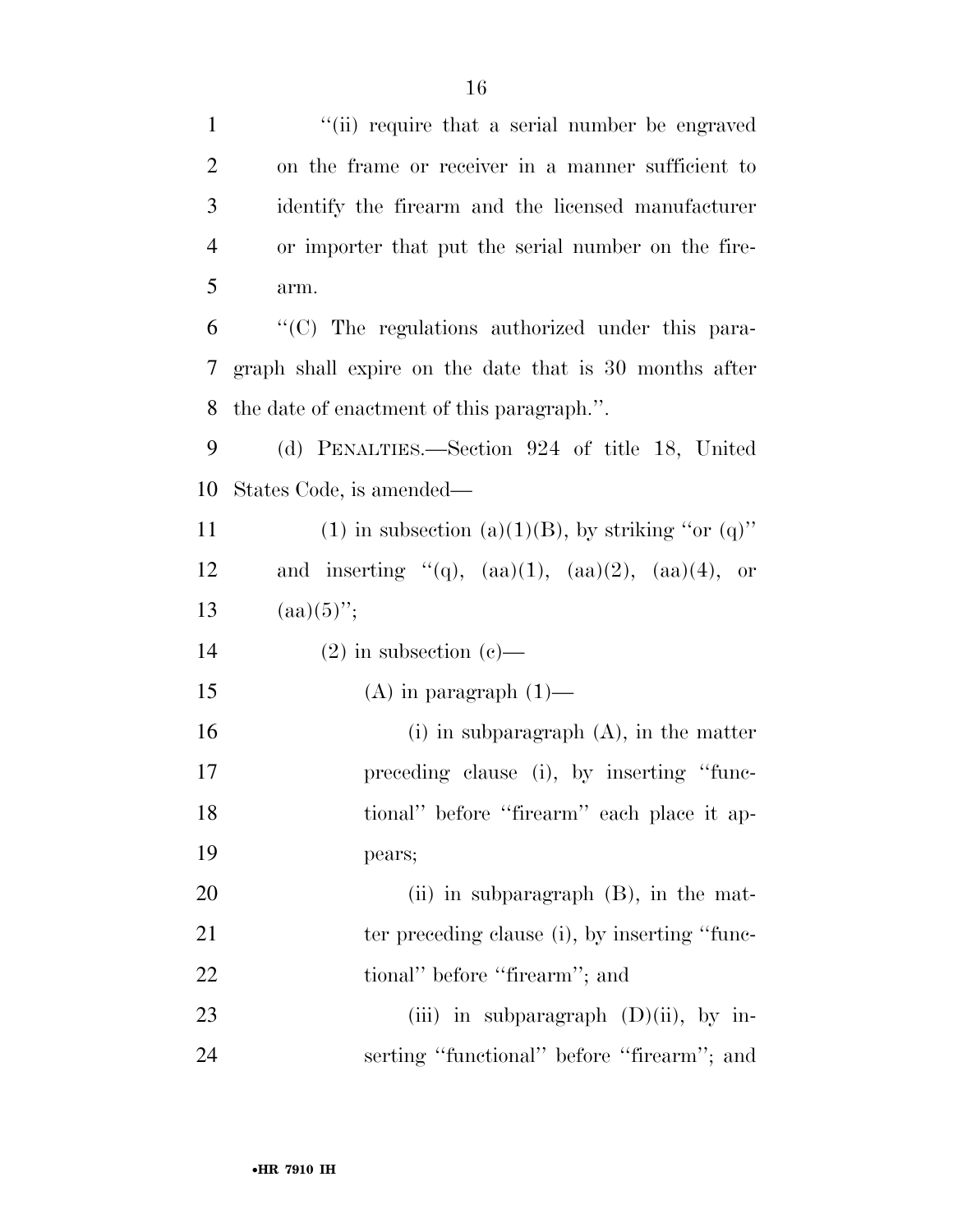| $\mathbf{1}$   | $(B)$ in paragraph $(4)$ , by striking "all or             |
|----------------|------------------------------------------------------------|
| $\overline{2}$ | part of the firearm" and all that follows                  |
| 3              | through "person." and inserting the following:             |
| $\overline{4}$ | "all or part of the functional firearm, or other-          |
| 5              | wise make the presence of the functional fire-             |
| 6              | arm known to another person, in order to in-               |
| 7              | timidate that person, regardless of whether the            |
| 8              | functional firearm is directly visible to that per-        |
| 9              | son.";                                                     |
| 10             | (3) in subsection (d)(1), by striking "or $(k)$ "          |
| 11             | and inserting "(k), $(aa)(1)$ , $(aa)(2)$ , $(aa)(4)$ , or |
| 12             | $(aa)(5)$ ";                                               |
| 13             | $(4)$ in subsection $(e)(1)$ , by inserting "through       |
| 14             | the possession of a functional firearm" before "and        |
| 15             | has three"; and                                            |
| 16             | $(5)$ by adding at the end the following:                  |
| 17             | "(q) A person who violates section $922(aa)(3)$ shall—     |
| 18             | $\cdot$ (1) in the case of the first violation by the per- |
| 19             | son, be fined under this title, imprisoned not more        |
| 20             | than 1 year, or both; or                                   |
| 21             | $\cdot\cdot(2)$ in the case of any subsequent violation by |
| 22             | the person, be fined under this title, imprisoned not      |
| 23             | more than 5 years, or both.".                              |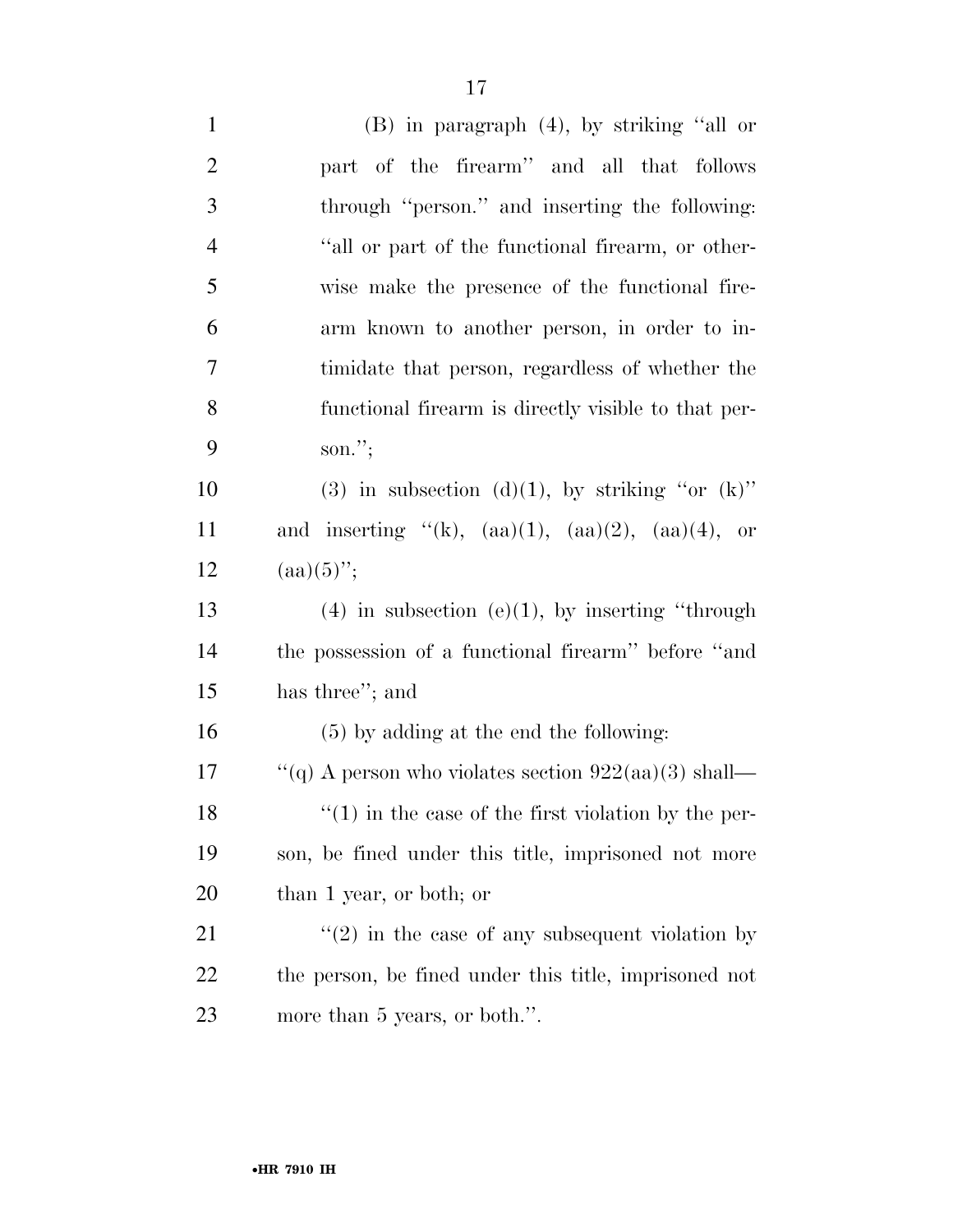| $\mathbf{1}$   | SEC. 302. MODERNIZATION OF THE PROHIBITION ON            |
|----------------|----------------------------------------------------------|
| $\overline{2}$ | UNDETECTABLE FIREARMS.                                   |
| 3              | Section $922(p)$ of title 18, United States Code, is     |
| $\overline{4}$ | amended—                                                 |
| 5              | $(1)$ in paragraph $(1)$ —                               |
| 6              | (A) in the matter preceding subparagraph                 |
| 7              | $(A)$ , by striking "any firearm";                       |
| 8              | $(B)$ by amending subparagraph $(A)$ to read             |
| 9              | as follows:                                              |
| 10             | "(A) an undetectable firearm; or"; and                   |
| 11             | $(C)$ in subparagraph $(B)$ , by striking "any           |
| 12             | major component of which, when subjected to              |
| 13             | inspection by the types of x-ray machines com-           |
| 14             | monly used at airports, does not generate" and           |
| 15             | inserting the following: "a major component of           |
| 16             | a firearm which, if subjected to inspection by           |
| 17             | the types of detection devices commonly used at          |
| 18             | airports for security screening, would not gen-          |
| 19             | erate";                                                  |
| 20             | $(2)$ in paragraph $(2)$ —                               |
| 21             | $(A)$ by amending subparagraph $(A)$ to read             |
| 22             | as follows:                                              |
| 23             | "(A) the term 'undetectable firearm' means a             |
| 24             | firearm, as defined in section $921(a)(3)(A)$ , of which |
| 25             | no major component is wholly made of detectable          |
| 26             | material;";                                              |
|                | •HR 7910 IH                                              |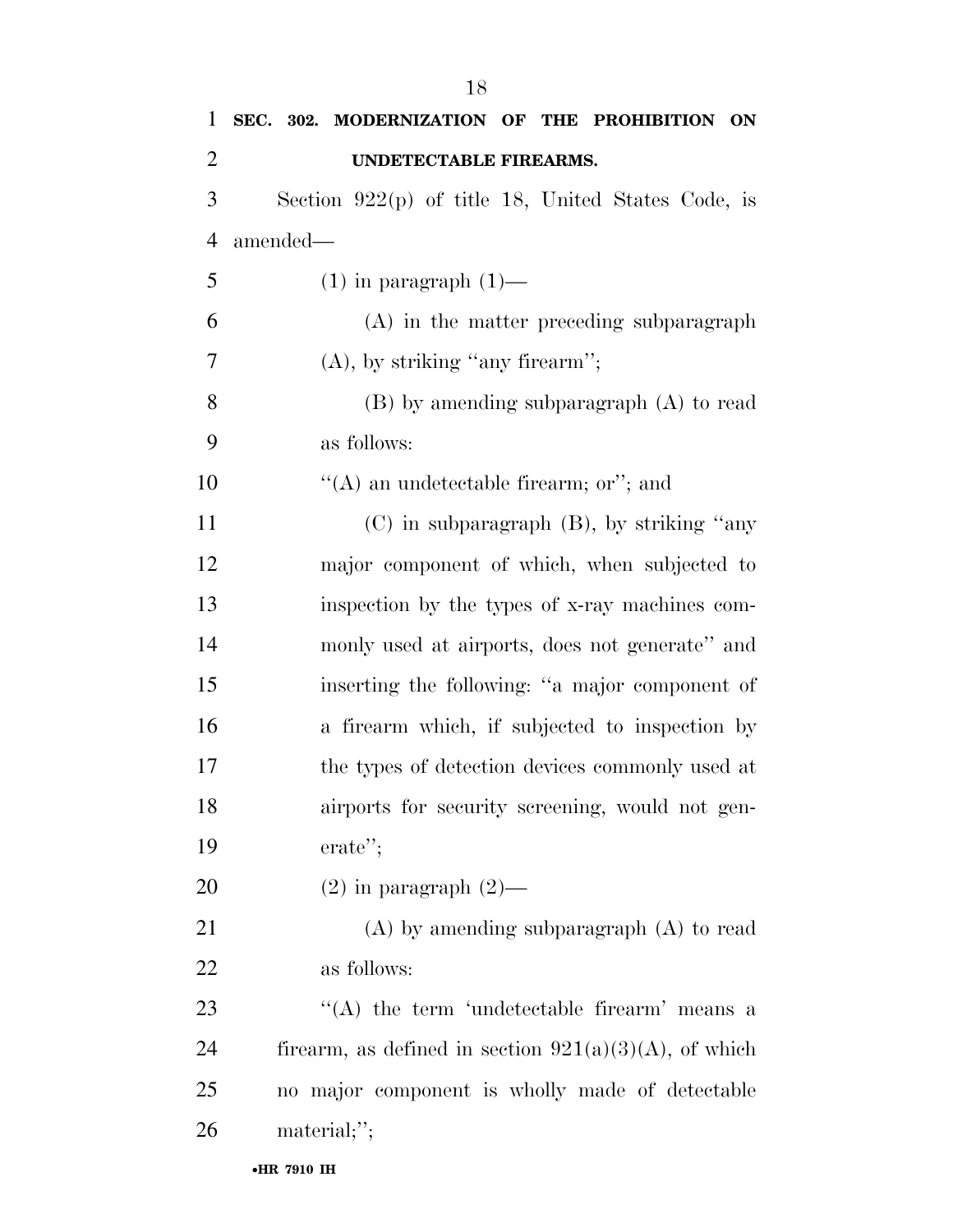| $\mathbf{1}$   | (B) by striking subparagraph (B) and in-                |
|----------------|---------------------------------------------------------|
| $\overline{2}$ | serting the following:                                  |
| 3              | "(B) the term 'major component', with respect           |
| $\overline{4}$ | to a firearm—                                           |
| 5              | "(i) means the slide or cylinder or the                 |
| 6              | frame or receiver of the firearm; and                   |
| 7              | "(ii) in the case of a rifle or shotgun, in-            |
| 8              | cludes the barrel of the firearm; and"; and             |
| 9              | $(C)$ by striking subparagraph $(C)$ and all            |
| 10             | that follows through the end of the undesig-            |
| 11             | nated matter following subparagraph (C) and             |
| 12             | inserting the following:                                |
| 13             | "(C) the term 'detectable material' means any           |
| 14             | material that creates a magnetic field equivalent to    |
| 15             | more than $3.7$ ounces of $17-4$ pH stainless<br>or     |
| 16             | steel. $";$                                             |
| 17             | $(3)$ in paragraph $(3)$ —                              |
| 18             | $(A)$ in the first sentence, by inserting ", in-        |
| 19             | cluding a prototype," after "of a firearm"; and         |
| 20             | (B) by striking the second sentence; and                |
| 21             | $(4)$ in paragraph $(5)$ , by striking "shall not       |
| 22             | apply to any firearm which" and all that follows and    |
| 23             | inserting the following: "shall not apply to-           |
| 24             | $\lq\lq$ (A) any firearm received by, in the possession |
| 25             | of, or under the control of the United States; or       |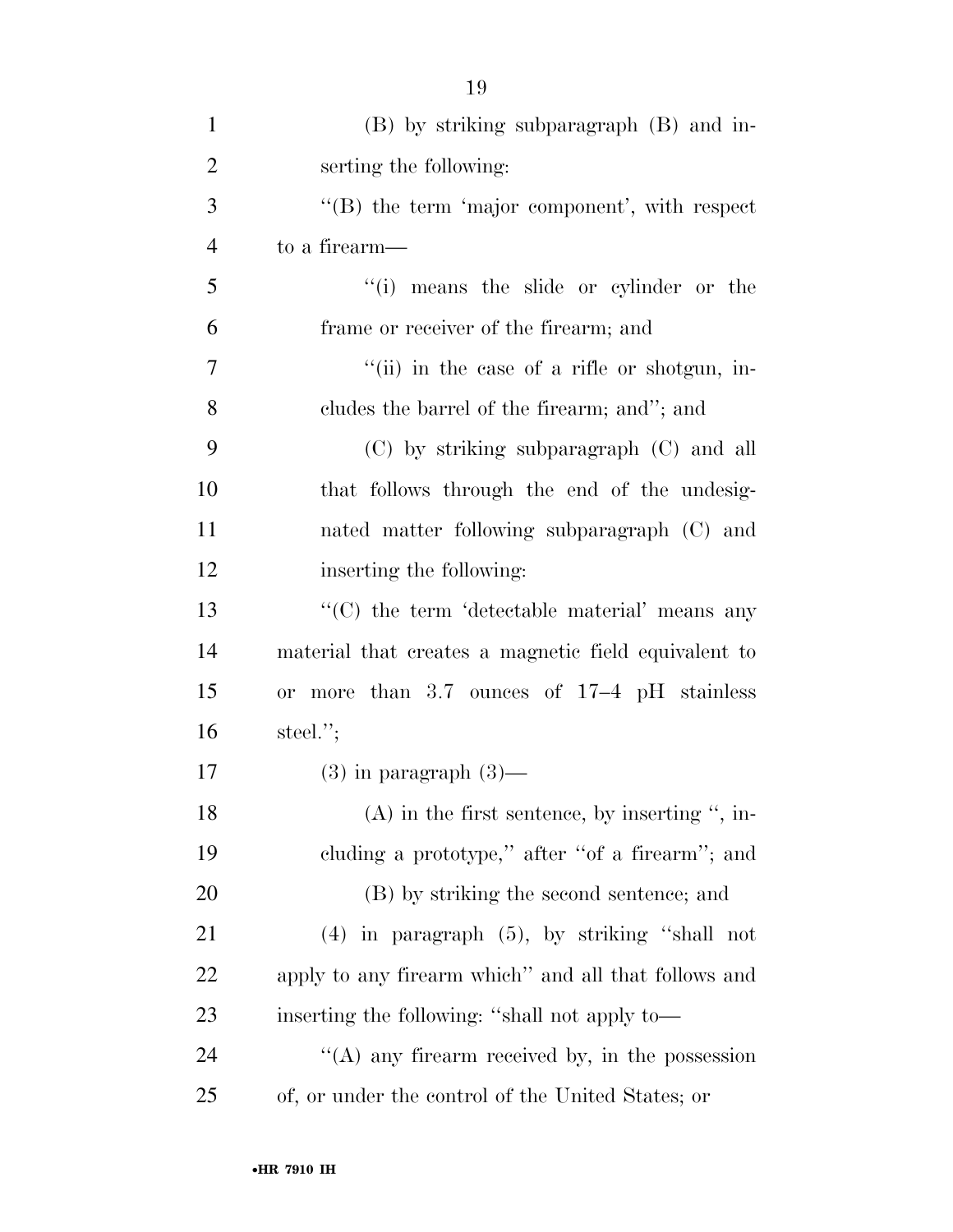| $\mathbf{1}$   | $\lq\lq$ the manufacture, importation, possession,           |
|----------------|--------------------------------------------------------------|
| $\overline{2}$ | transfer, receipt, shipment, or delivery of a firearm        |
| 3              | by a licensed manufacturer or licensed importer pur-         |
| $\overline{4}$ | suant to a contract with the United States.".                |
| 5              | <b>TITLE IV-SAFE STORAGE</b>                                 |
| 6              | SEC. 401. ETHAN'S LAW.                                       |
| 7              | (a) SECURE GUN STORAGE OR SAFETY DEVICE.                     |
| 8              | Section $922(z)$ of title 18, United States Code, is amended |
| 9              | by adding at the end the following:                          |
| 10             | "(4) SECURE GUN STORAGE BY OWNERS.-                          |
| 11             | $\lq\lq$ (A) OFFENSE.—                                       |
| 12             | "(i) IN GENERAL.—Except as pro-                              |
| 13             | vided in clause (ii), it shall be unlawful for               |
| 14             | a person to store or keep any firearm that                   |
| 15             | has moved in, or that has otherwise af-                      |
| 16             | fected, interstate or foreign commerce on                    |
| 17             | the premises of a residence under the con-                   |
| 18             | trol of the person if the person knows, or                   |
| 19             | reasonably should know, that—                                |
| 20             | $\lq(1)$ a minor is likely to gain ac-                       |
| 21             | cess to the firearm without the per-                         |
| 22             | mission of the parent or guardian of                         |
| 23             | the minor; or                                                |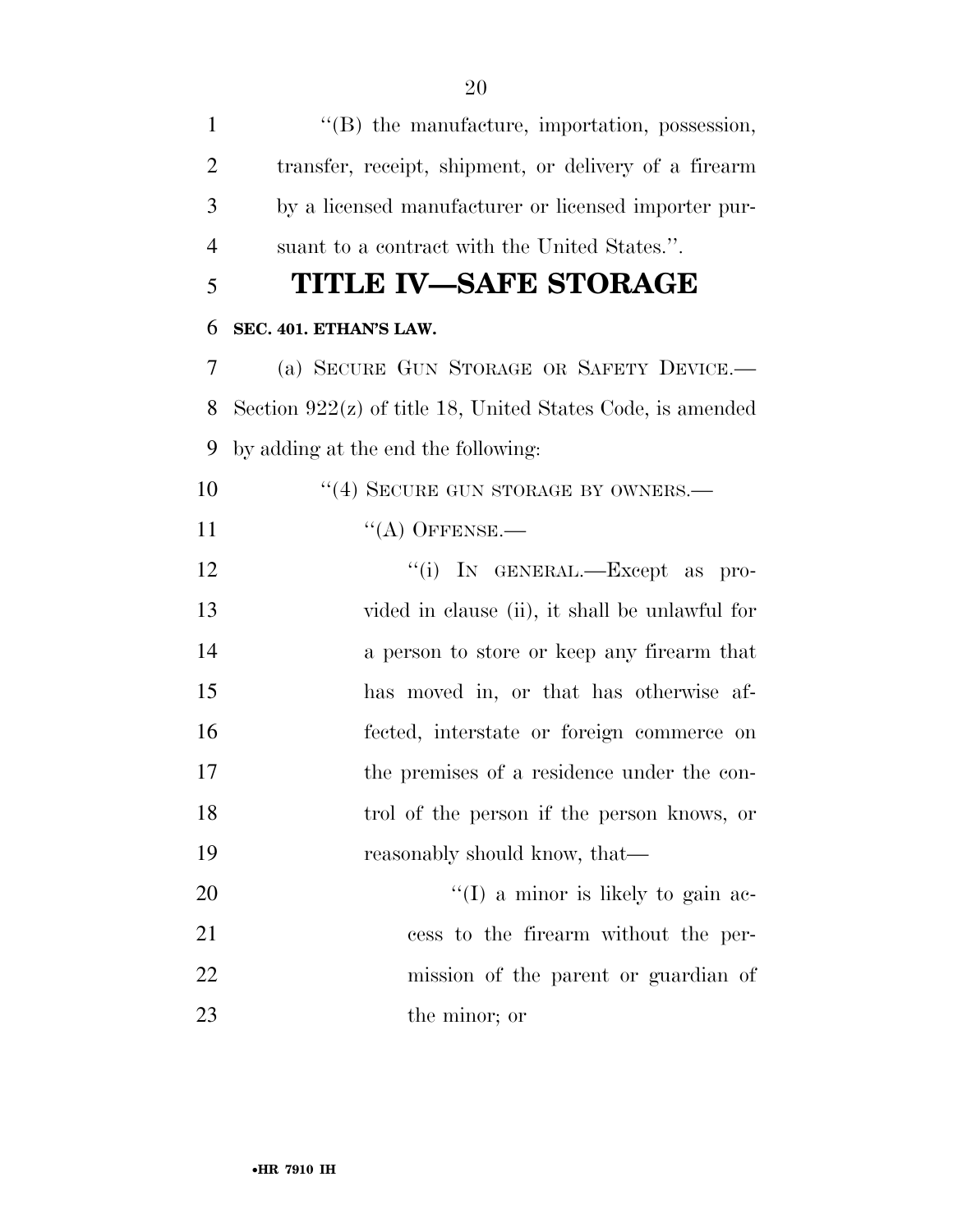| $\mathbf{1}$   | $\lq\lq$ (II) a resident of the residence   |
|----------------|---------------------------------------------|
| $\overline{2}$ | is ineligible to possess a firearm under    |
| 3              | Federal, State, or local law.               |
| $\overline{4}$ | "(ii) EXCEPTION.—Clause (i)<br>shall        |
| 5              | not apply to a person if the person—        |
| 6              | $\lq\lq$ (I) keeps the firearm—             |
| 7              | "(aa) secure using a secure                 |
| 8              | gun storage or safety device; or            |
| 9              | "(bb) in a location which a                 |
| 10             | reasonable person would believe             |
| 11             | to be secure; or                            |
| 12             | "(II) carries the firearm on his            |
| 13             | or her person or within such close          |
| 14             | proximity thereto that the person can       |
| 15             | readily retrieve and use the firearm as     |
| 16             | if the person carried the firearm on        |
| 17             | his or her person.                          |
| 18             | $``$ (B) PENALTY.—                          |
| 19             | "(i) IN GENERAL.—Except as other-           |
| 20             | wise provided in this subparagraph, any     |
| 21             | person who violates subparagraph (A) shall  |
| 22             | be fined \$500 per violation.               |
| 23             | FORFEITURE OF IMPROPERLY<br>``(ii)          |
| 24             | STORED FIREARM.—Any firearm stored in       |
| 25             | violation of subparagraph (A) shall be sub- |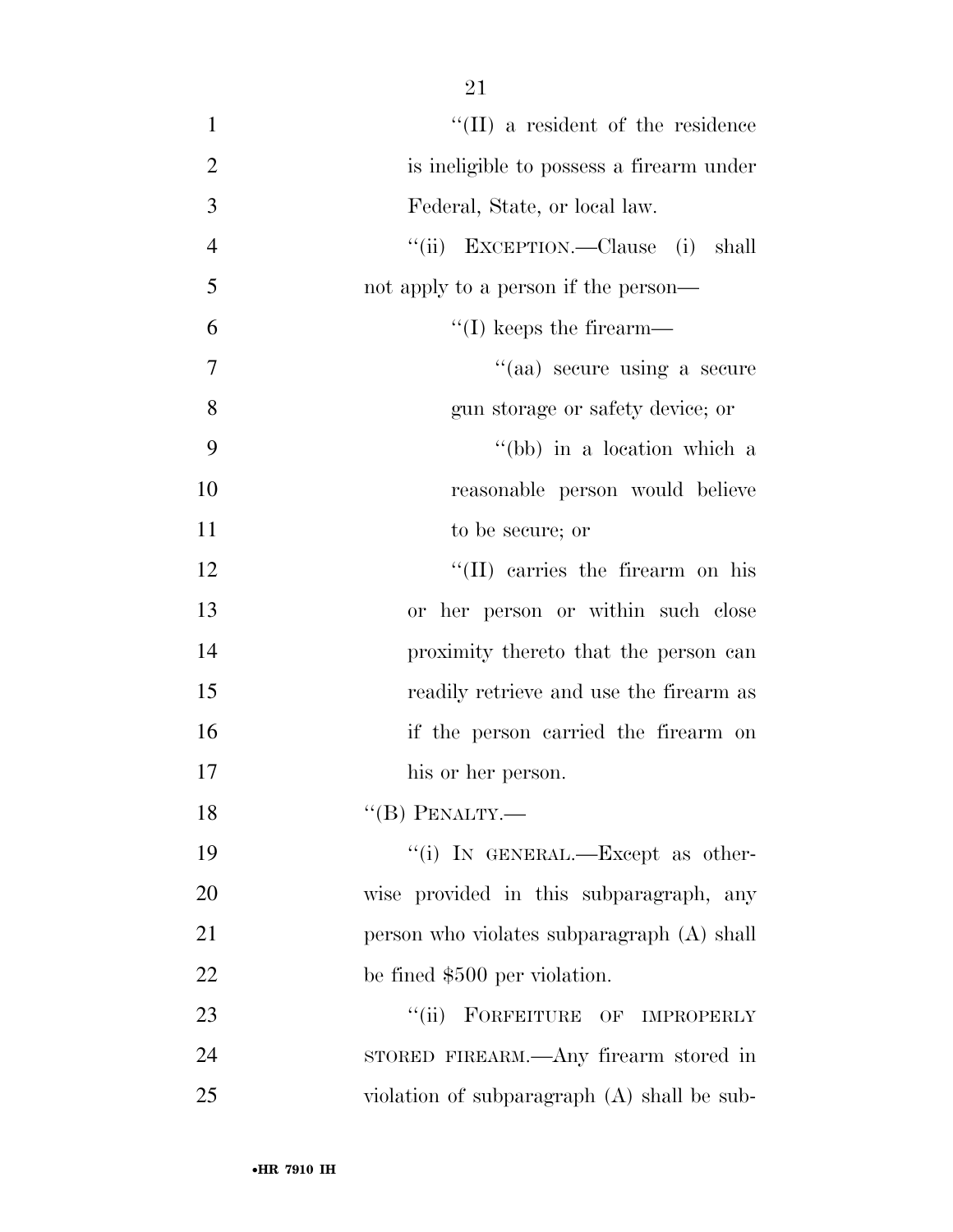| $\mathbf{1}$   | ject to seizure and forfeiture in accordance              |
|----------------|-----------------------------------------------------------|
| 2              | with the procedures described in section                  |
| 3              | 924(d).                                                   |
| $\overline{4}$ | "(C) MINOR DEFINED.—In this paragraph,                    |
| 5              | the term 'minor' means an individual who has              |
| 6              | not attained 18 years of age.".                           |
| 7              | (b) FIREARM SAFE STORAGE PROGRAM.—Title I of              |
| 8              | the Omnibus Crime Control and Safe Streets Act of 1968    |
|                | $9$ (34 U.S.C. 10101 et seq.) is amended by adding at the |
|                |                                                           |

end the following:

# **''PART PP—FIREARM SAFE STORAGE PROGRAM ''SEC. 3051. FIREARM SAFE STORAGE PROGRAM.**

 ''(a) IN GENERAL.—The Assistant Attorney General shall make grants to an eligible State or Indian Tribe to assist the State or Indian Tribe in carrying out the provi- sions of any State or Tribal law that is functionally iden-17 tical to section  $922(z)(4)$  of title 18, United States Code.

18 "(b) ELIGIBLE STATE OR INDIAN TRIBE.—

19  $\frac{1}{2}$  (1) In GENERAL.—Except as provided in para- graph (2), a State or Indian Tribe shall be eligible to receive grants under this section on and after the 22 date on which the State or Indian Tribe enacts legis-23 lation functionally identical to section  $922(z)(4)$  of 24 title 18, United States Code.

25 "(2) FIRST YEAR ELIGIBILITY EXCEPTION.—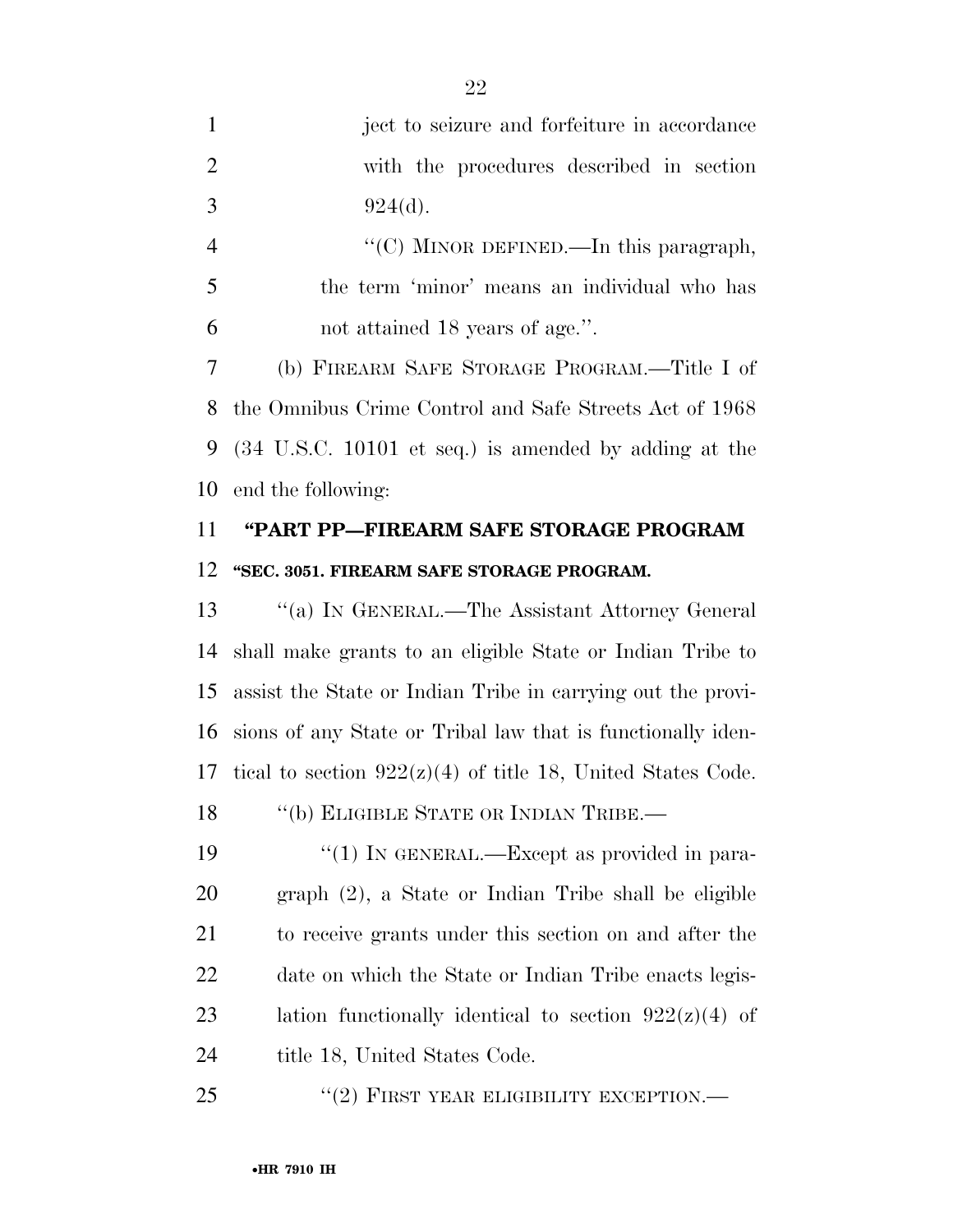$\langle (A) \rangle$  In GENERAL.—A covered State or In- dian Tribe shall be eligible to receive a grant under this section during the 1-year period be- ginning on the date of enactment of this part. 5 "(B) COVERED STATE OR INDIAN TRIBE.— In this paragraph, the term 'covered State or Indian Tribe' means a State or Indian Tribe that, before the date of enactment of this part, enacted legislation that is functionally identical 10 to section  $922(z)(4)$  of title 18, United States Code.

12 "(c) USE OF FUNDS.—Funds awarded under this section may be used by a State or Indian Tribe to assist law enforcement agencies or the courts of the State or In- dian Tribe in enforcing and otherwise facilitating compli- ance with any State law functionally identical to section  $922(z)(4)$ , of title 18, United States Code.

 ''(d) APPLICATION.—An eligible State or Indian Tribe desiring a grant under this section shall submit to the Assistant Attorney General an application at such time, in such manner, and containing or accompanied by such information, as the Assistant Attorney General may reasonably require.

24 "(e) INCENTIVES.—For each of fiscal years 2023 through 2027, the Attorney General shall give affirmative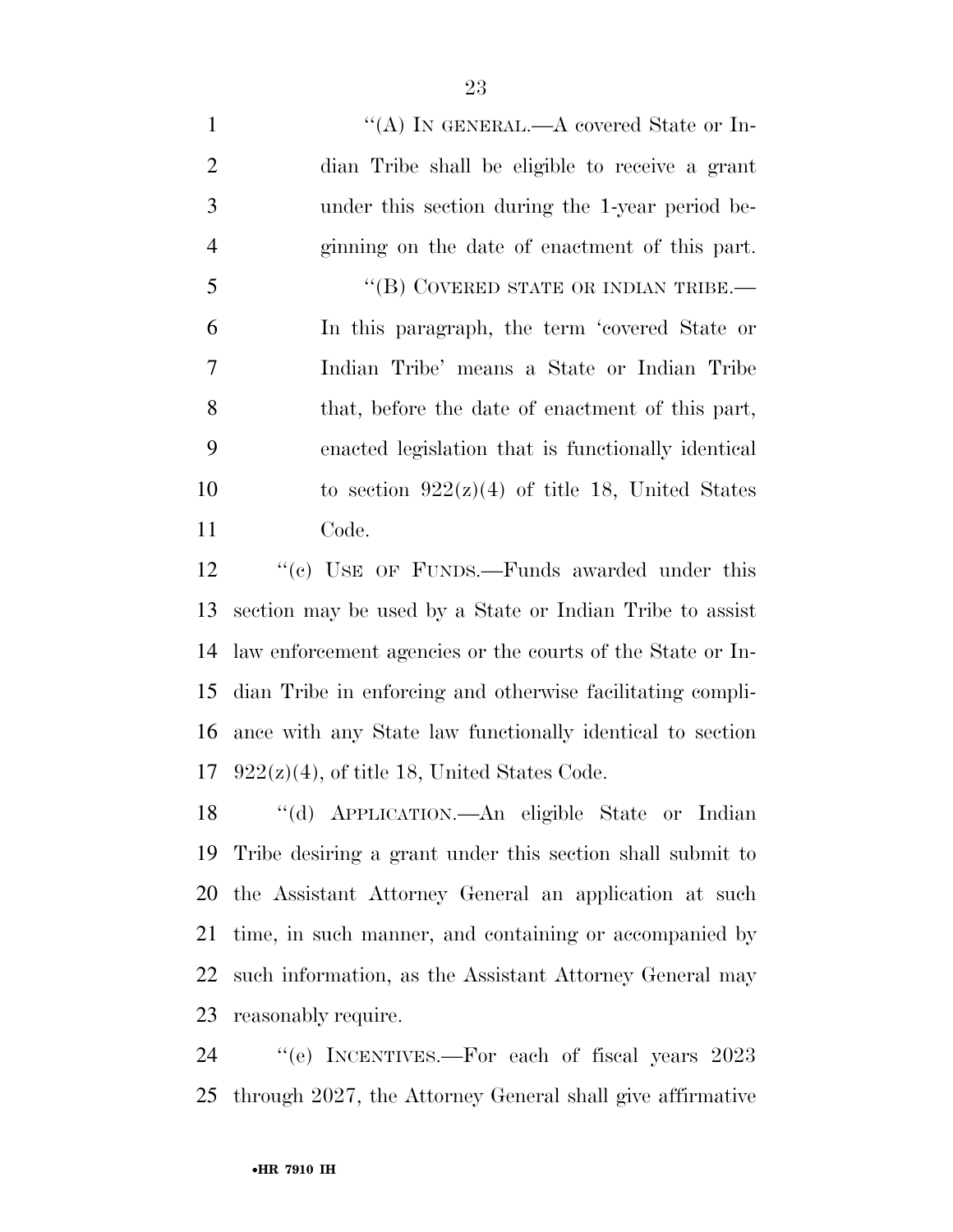preference to all Bureau of Justice Assistance discre- tionary grant applications of a State or Indian Tribe that has enacted legislation functionally identical to section  $922(z)(4)$  of title 18, United States Code.".

# **SEC. 402. SAFE GUNS, SAFE KIDS.**

6 Paragraph  $(4)(B)$  of section  $922(z)$  of title 18, United States Code, as added by this Act, is amended by adding at the end the following:

 $``(iii)$  ENHANCED PENALTY.—If a per- son violates subparagraph (A) and a minor or a resident who is ineligible to possess a firearm under Federal, State, or local law obtains the firearm and causes injury or death to such minor, resident, or any other individual, the person shall be fined under 16 this title, imprisoned for not more than 5 17 years, or both.".

### **SEC. 403. KIMBERLY VAUGHAN FIREARM SAFE STORAGE.**

 (a) BEST PRACTICES FOR SAFE FIREARM STOR-AGE.—

- 21 (1) ESTABLISHMENT.
- 22 (A) IN GENERAL.—
- (i) Not later than 180 days after the enactment of this Act, the Attorney Gen-eral shall establish voluntary best practices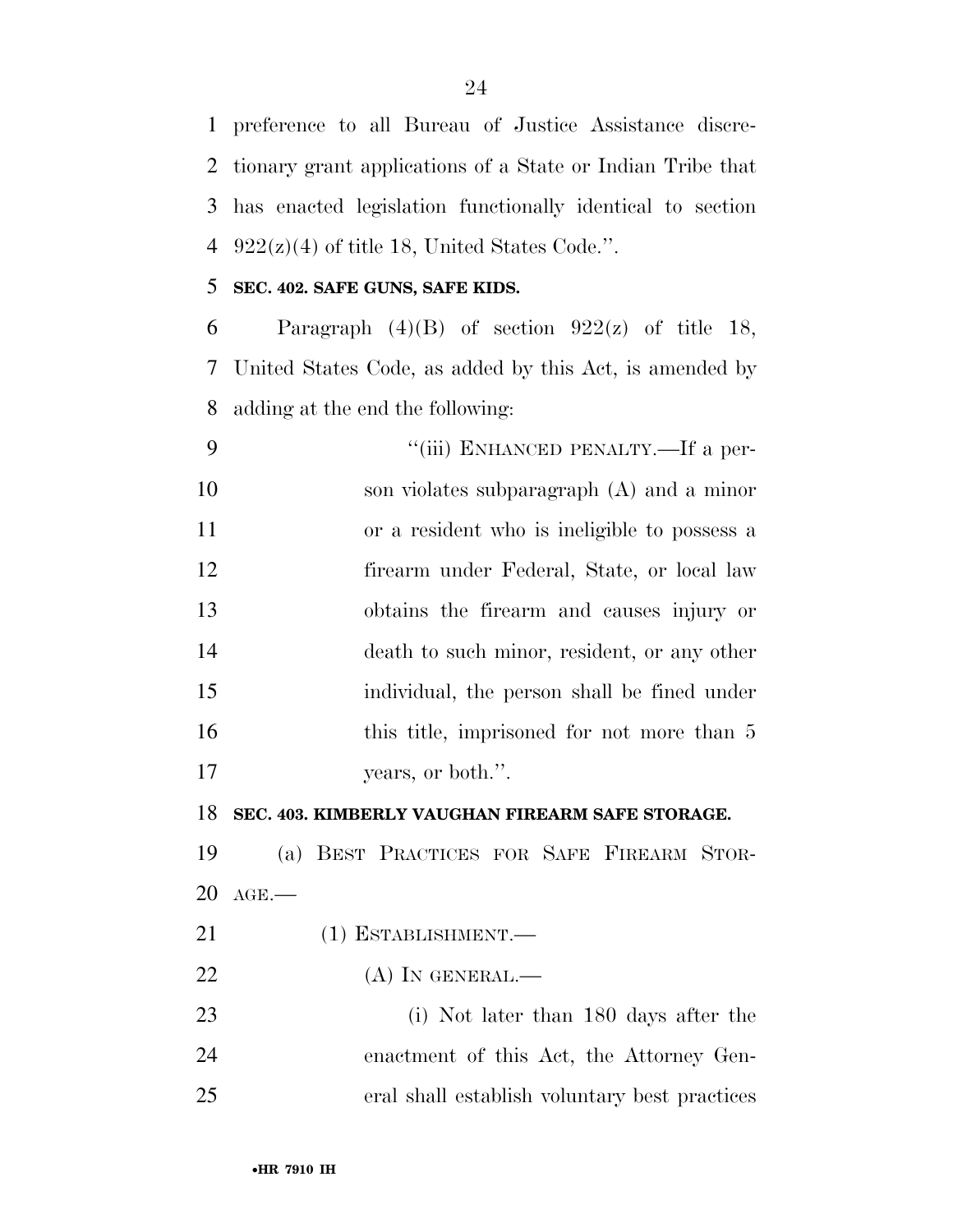| $\mathbf{1}$   | relating to safe firearm storage solely for        |
|----------------|----------------------------------------------------|
| $\overline{2}$ | the purpose of public education.                   |
| 3              | (ii) The Attorney General shall give               |
| $\overline{4}$ | not less than ninety days public notice, and       |
| 5              | shall afford interested parties opportunity        |
| 6              | for hearing, before establishing such best         |
| 7              | practices.                                         |
| 8              | (B) REQUIREMENTS.—In establishing the              |
| 9              | best practices required under subparagraph $(A)$ , |
| 10             | the Attorney General shall outline such best       |
| 11             | practices for preventing firearm loss, theft, and  |
| 12             | other unauthorized access for the following lo-    |
| 13             | cations:                                           |
| 14             | (i) Businesses.                                    |
| 15             | (ii) Vehicles.                                     |
| 16             | (iii) Private homes.                               |
| 17             | (iv) Off-site storage facilities.                  |
| 18             | (v) Any other such place the Attorney              |
| 19             | General deems appropriate to provide such          |
| 20             | guidance.                                          |
| 21             | (C) PUBLICATION.—Not later than 1 year             |
| 22             | after the enactment of this Act, the Attorney      |
| 23             | General shall publish, in print and on a public    |
| 24             |                                                    |
|                | website, the best practices created pursuant to    |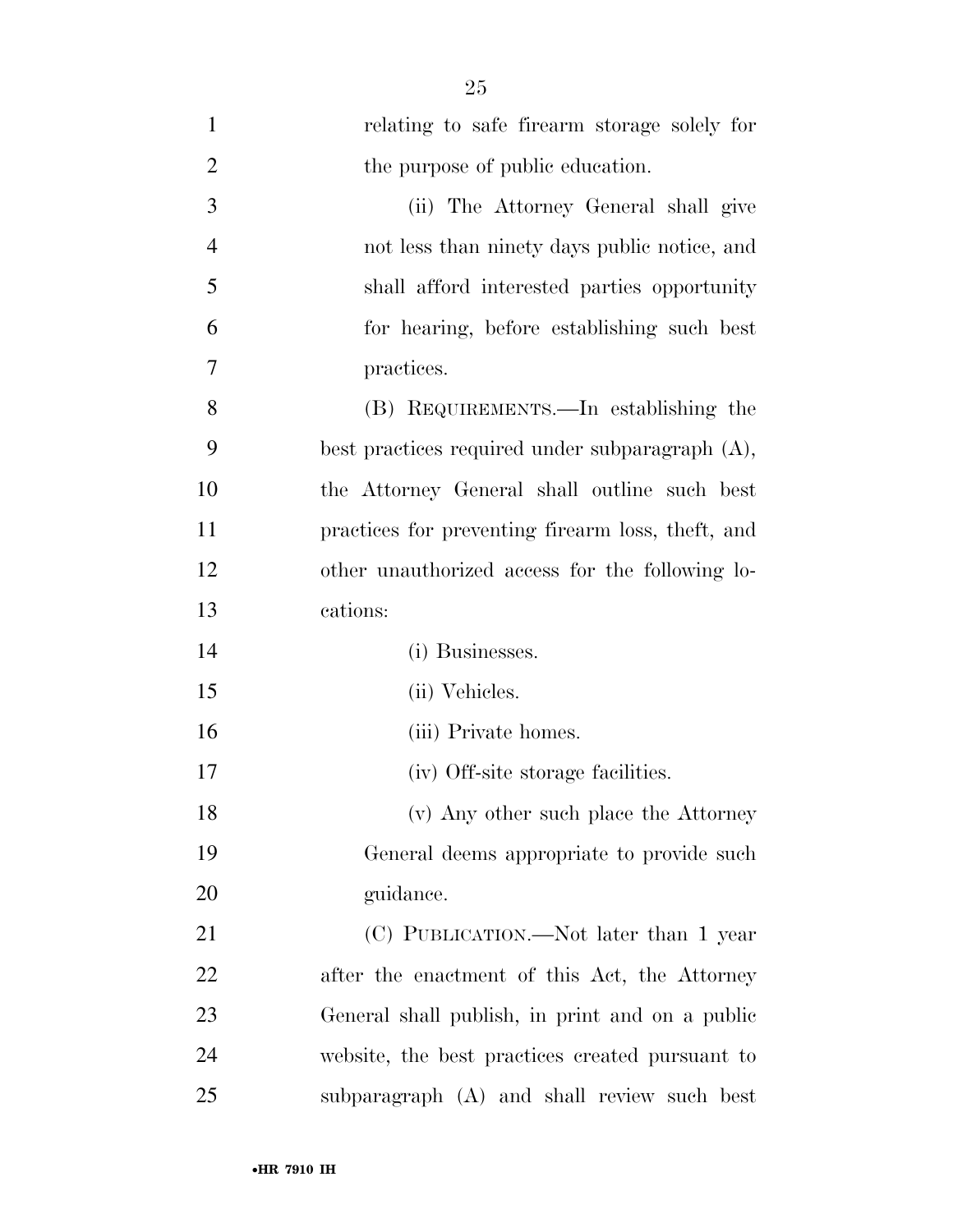practices and update them not less than annu- ally. (b) PROMOTION OF SAFE FIREARM STORAGE.— (1) IN GENERAL.—Section 923 of title 18, United States Code, is amended by adding at the end the following: ''(m) Beginning on January 1, 2025, licensed manu- facturers and licensed importers that serialize not less than 250 firearms annually pursuant to subsection (i) shall provide a clear and conspicuous written notice with each manufactured or imported handgun, rifle, or shotgun that—  $\frac{13}{2}$   $\frac{13}{2}$  is attached or adhered to, or appears on or within any packaging of, each handgun, rifle, or shotgun; and ''(2) states 'SAFE STORAGE SAVES LIVES' followed by the address of the public website estab- lished by the Attorney General pursuant to section 403(a) of the Protecting Our Kids Act.''. (c) SAFE STORAGE DEVICES FOR ALL FIREARM SALES.— 22 (1) IN GENERAL.—Section  $922(z)$  of title 18, United States Code, is amended by striking ''hand- gun'' each place it appears and inserting ''handgun, rifle, or shotgun''.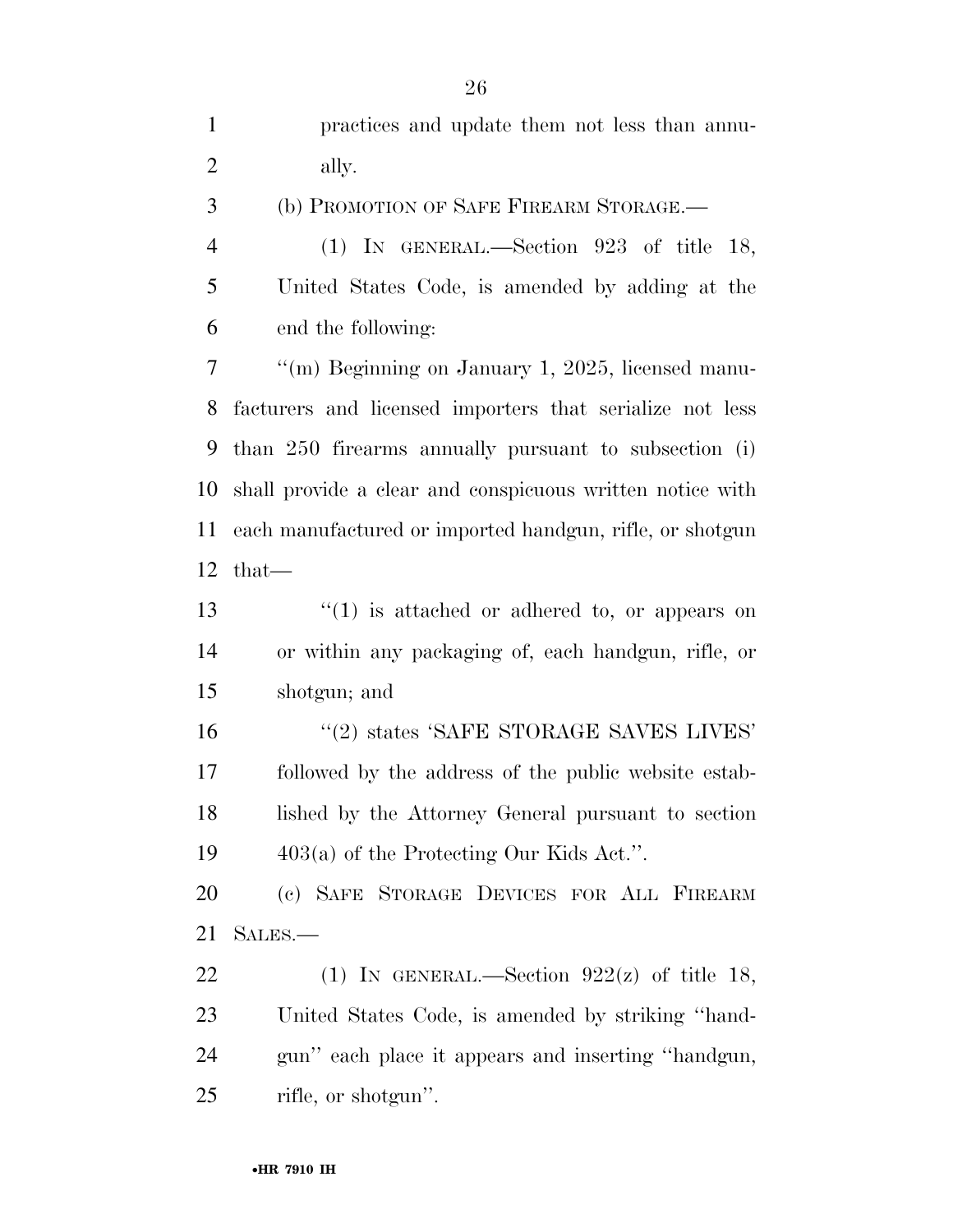(2) EFFECTIVE DATE.—This section and the amendments made by this section shall take effect on the date that is 180 days after the enactment of this Act.

 (d) KIMBERLY VAUGHAN SAFE FIREARM STORAGE GRANT PROGRAM.—Part PP of title I of the Omnibus Crime Control and Safe Streets Act of 1968 (34 U.S.C. 10101 et seq.), as added by this Act, is amended by adding at the end the following:

# **''SEC. 3052. KIMBERLY VAUGHAN FIREARM SAFE STORAGE GRANT PROGRAM.**

12 "(a) AUTHORIZATION.—The Attorney General may award grants to States and Indian Tribes for the develop- ment, implementation, and evaluation of Safe Firearm Storage Assistance Programs.

 ''(b) APPLICATION REQUIREMENTS.—Each applicant for a grant under this section shall—

18 ''(1) submit to the Attorney General an applica- tion at such time, in such a manner, and containing such information as the Attorney General may re-quire; and

  $(2)$  to the extent practicable, identify State, local, Tribal, and private funds available to supple-ment the funds received under this section.

25 "(c) REPORTING REQUIREMENT.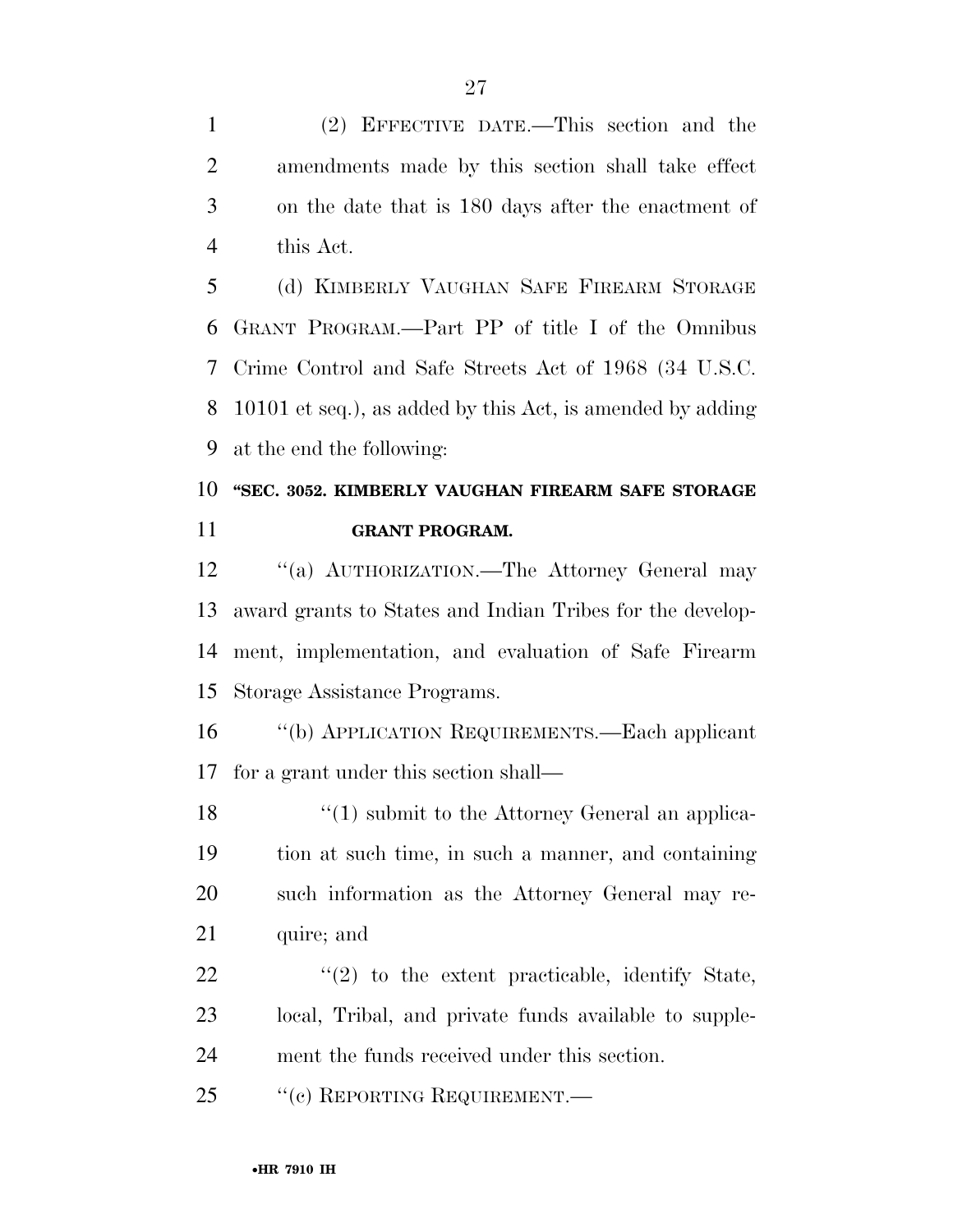| $\mathbf{1}$   | "(1) GRANTEE REPORT.—A recipient of a grant           |
|----------------|-------------------------------------------------------|
| $\overline{2}$ | under this section shall submit to the Attorney Gen-  |
| 3              | eral an annual report, which includes the following   |
| $\overline{4}$ | information:                                          |
| 5              | "(A) The amount distributed to each Safe              |
| 6              | Firearm Storage Assistance Program in the ju-         |
| 7              | risdiction.                                           |
| 8              | $\lq\lq (B)$ The number of safe firearm storage       |
| 9              | devices distributed by each such Safe Firearm         |
| 10             | Storage Assistance Program.                           |
| 11             | A recipient of a grant under this section may not in- |
| 12             | clude any personally identifying information of re-   |
| 13             | cipients of safe firearms storage devices pursuant to |
| 14             | a Safe Firearm Storage Assistance Program that re-    |
| 15             | ceived funding pursuant to this section.              |
| 16             | "(2) ATTORNEY GENERAL REPORT.—Beginning               |
| 17             | 13 months after the first grants are awarded under    |
| 18             | this section, and annually thereafter, the Attorney   |
| 19             | General shall submit to Congress a report, which      |
| 20             | shall include following information:                  |
| 21             | "(A) A list of grant recipients during the            |
| 22             | previous year, including the funds awarded, cu-       |
| 23             | mulatively and disaggregated by grantee.              |
| 24             | "(B) The information collected pursuant to            |
| 25             | subsection $(d)(1)$ .                                 |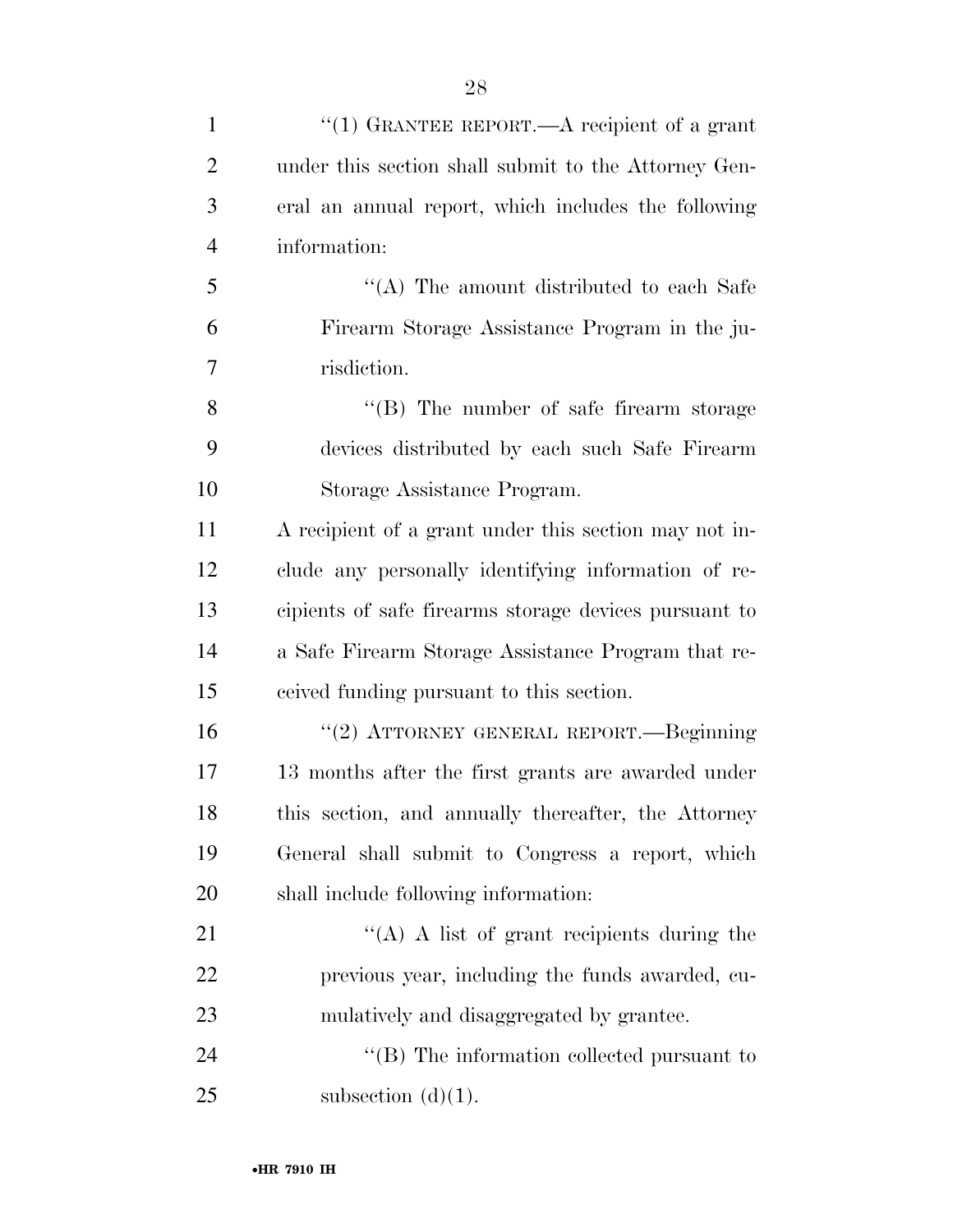1 "(d) AUTHORIZATION OF APPROPRIATIONS.—There is authorized to be appropriated to the Attorney General to carry out this section \$10,000,000 for each of fiscal years 2023 through 2033, to remain available until ex-pended.

 ''(e) USE OF FUNDS.—Funds awarded under this section shall be allocated as follows:

 $\frac{1}{2}$  (1) Not less than 75 percent of the funds re- ceived by a grantee shall be used to create or to pro- vide resources for Safe Firearm Storage Assistance Programs in the jurisdiction.

12 ''(2) Not more than 25 percent of the funds re- ceived by a grantee may be made available to non- profit organizations to partner with units of local government to purchase and distribute safe firearm storage devices.

''(f) DEFINITIONS.—For purposes of this section:

18 '(1) The term 'safe firearm storage device' means a device that is—

 $\langle (A)$  designed and marketed for the prin- cipal purpose of denying unauthorized access to, or rendering inoperable, a firearm or ammuni-tion; and

24 "(B) secured by a combination lock, key lock, or lock based on biometric information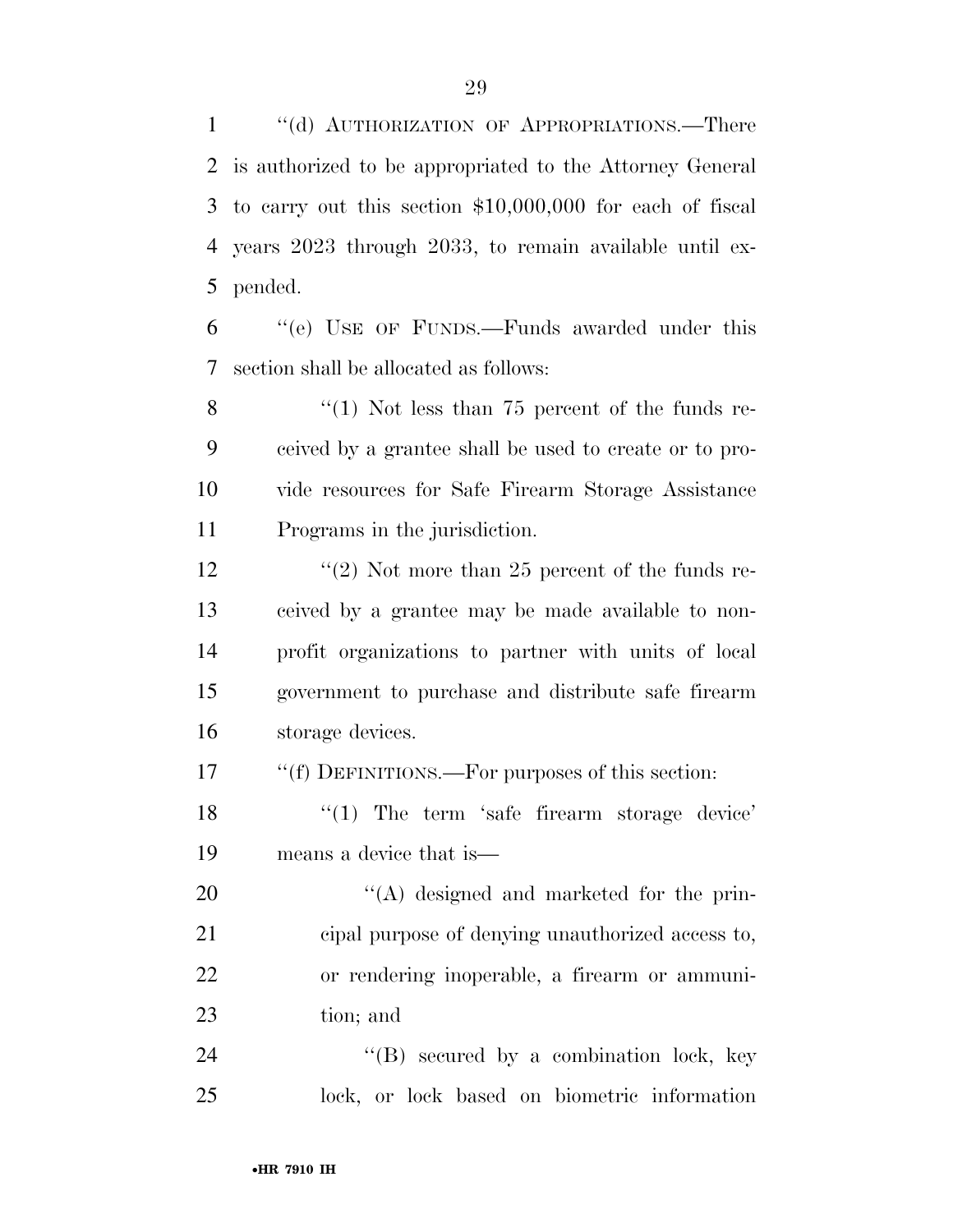| $\mathbf{1}$   | which, once locked, is incapable of being opened           |
|----------------|------------------------------------------------------------|
| $\overline{2}$ | without the combination, key, or biometric in-             |
| 3              | formation, respectively.                                   |
| $\overline{4}$ | $\lq(2)$ The term 'Safe Firearm Storage Assist-            |
| 5              | ance Program' means a program—                             |
| 6              | "(A) carried out by a unit of local govern-                |
| 7              | ment or an Indian tribe; and                               |
| 8              | $\lq\lq (B)$ solely for the purpose of acquiring           |
| 9              | and distributing safe firearm storage devices to           |
| 10             | the public.".                                              |
| 11             | (e) PREVENT FAMILY FIRE SAFE FIREARM STORAGE               |
| 12             | CREDIT.                                                    |
| 13             | (1) IN GENERAL.—Subpart D of part IV of                    |
| 14             | subchapter A of chapter 1 of the Internal Revenue          |
| 15             | Code of 1986 is amended by adding at the end the           |
| 16             | following new section:                                     |
| 17             | "SEC. 45U. SAFE FIREARM STORAGE CREDIT.                    |
| 18             | "(a) ALLOWANCE OF CREDIT.—For purposes of sec-             |
| 19             | tion 38, the safe firearm storage credit determined under  |
| 20             | this section for the taxable year is an amount equal to    |
| 21             | 10 percent of amounts received from the first retail sale  |
| 22             | of a safe firearm storage device for use within the United |
| 23             | States.                                                    |
| 24             | "(b) LIMITATION.—                                          |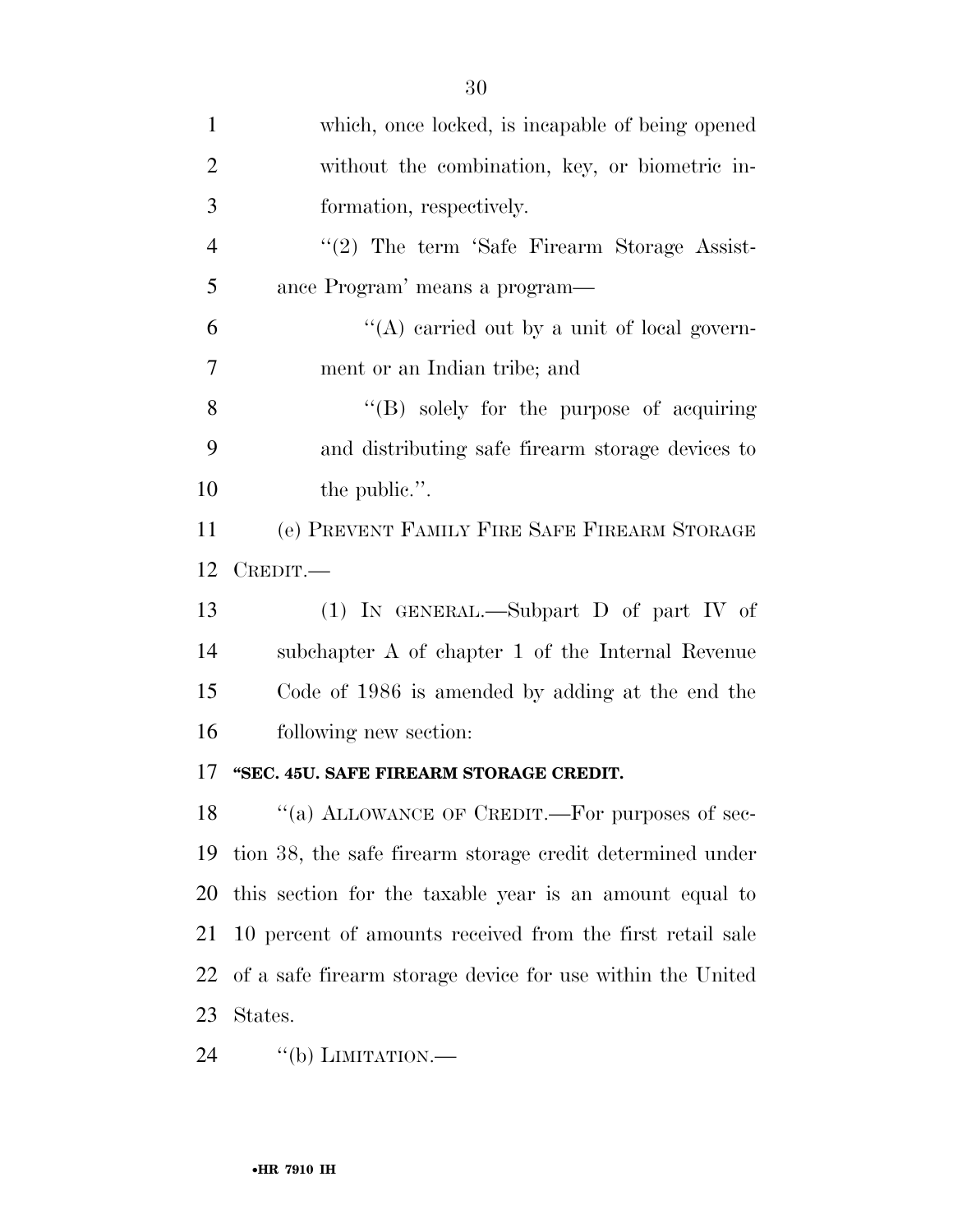1 "(1) IN GENERAL.—The amount taken into ac- count under subsection (a) with respect to a safe firearm storage device shall not exceed \$400.

 $\frac{4}{2}$  ''(2) VALUE.—If, in connection with a sale of a safe firearm storage device, the transferee receives other property, the amount taken into account under subsection (a) shall be limited to the amount re- ceived solely with respect to the safe firearm storage device, which shall be determined based on the value of the safe firearm storage device relative to the value of such other property.

12 "(c) SAFE FIREARM STORAGE DEVICE.—For pur-poses of this section—

14 "(1) IN GENERAL.—The term 'safe firearm storage device' means a device that is—

 ''(A) designed and marketed for the prin- cipal purpose of denying unauthorized access to, or rendering inoperable, a firearm or ammuni-tion, and

20 "'(B) secured by a combination lock, key lock, or lock based on biometric information which, once locked, is incapable of being opened without the combination, key, or biometric in-formation, respectively.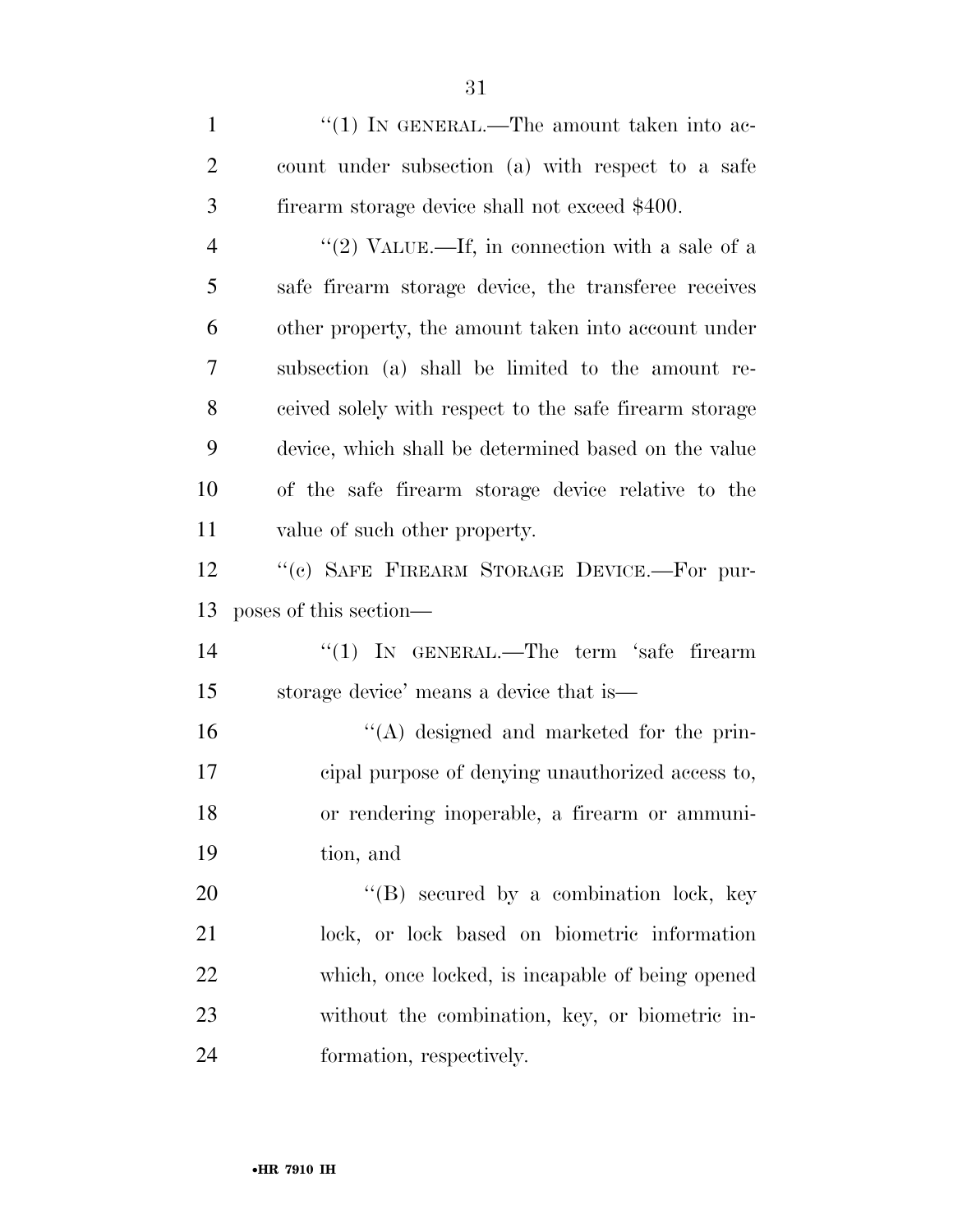| $\mathbf{1}$   | "(2) EXCLUSION.—The term 'safe firearm stor-           |
|----------------|--------------------------------------------------------|
| $\overline{2}$ | age device' does not include—                          |
| 3              | "(A) any device which is incorporated to               |
| $\overline{4}$ | any extent into the design of a firearm or of          |
| 5              | ammunition, or                                         |
| 6              | "(B) any device that, as of the day of the             |
| $\overline{7}$ | sale described in subsection (a), has been sub-        |
| 8              | ject to a mandatory recall by the Consumer             |
| 9              | Product Safety Commission.                             |
| 10             | "(3) FIREARM; AMMUNITION.—The terms 'fire-             |
| 11             | arm' and 'ammunition' have the meanings given          |
| 12             | such terms in section 921 of title 18, United States   |
| 13             | Code (without regard to all that follows 'firearm si-  |
| 14             | lencer, or bump stock' in paragraph $(3)$ of such sec- |
| 15             | tion).                                                 |
| 16             | "(d) TERMINATION.—This section shall not apply to      |
| 17             | sales after December 31, 2030.".                       |
| 18             | (2) CREDIT MADE PART OF GENERAL BUSI-                  |
| 19             | NESS.—Subsection (b) of section 38 of the Internal     |
| 20             | Revenue Code of 1986 is amended by striking            |
| 21             | "plus" at the end of paragraph (32), by striking the   |
| 22             | period at the end of paragraph $(33)$ and inserting ", |
| 23             | plus", and by adding at the end the following new      |
| 24             | paragraph:                                             |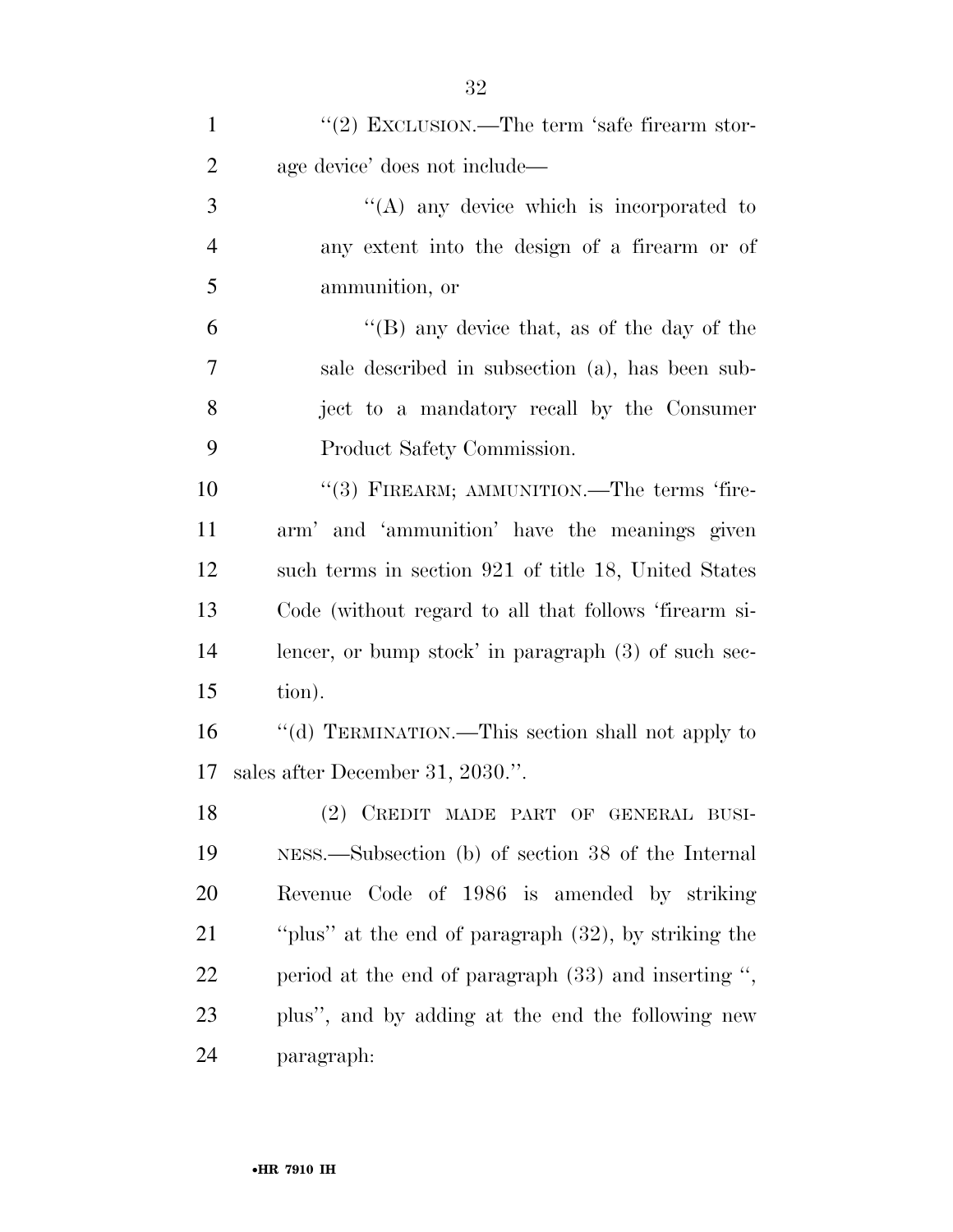| $\overline{2}$ | mined under section 45U.".                               |
|----------------|----------------------------------------------------------|
| 3              | (3) CLERICAL AMENDMENT.—The table of sec-                |
| 4              | tions for subpart D of part IV of subchapter A of        |
| 5              | chapter 1 of such Code is amended by adding at the       |
| 6              | end the following new item:                              |
|                | "Sec. 45U. Safe firearm storage credit.".                |
| 7              | (4) REPORT.—The Secretary of the Treasury                |
| 8              | shall make publicly available an annual report of the    |
| 9              | total amount of credit against tax determined under      |
| 10             | section 45U of such Code for taxable years ending        |
| 11             | in the preceding calendar year, disaggregated by         |
| 12             | State.                                                   |
| 13             | (5) EFFECTIVE DATE.—The amendments made                  |
| 14             | by this section shall apply to taxable years beginning   |
| 15             | after the date of the enactment of this Act.             |
| 16             | <b>TITLE V–CLOSING THE BUMP</b>                          |
| 17             | <b>STOCK LOOPHOLE</b>                                    |
|                | 18 SEC. 501. BUMP STOCKS.                                |
| 19             | (a) IN GENERAL.—Section 5845 of the Internal Rev-        |
| <b>20</b>      | enue Code of 1986 is amended—                            |
| 21             | $(1)$ in subsection $(a)$ , by striking "and $(8)$ a de- |
| 22             | structive device." and inserting $\lq(8)$ a destructive  |
| 23             | device; and $(9)$ a bump stock."; and                    |
| 24             | $(2)$ by adding at the end the following new sub-        |
| 25             | sections:                                                |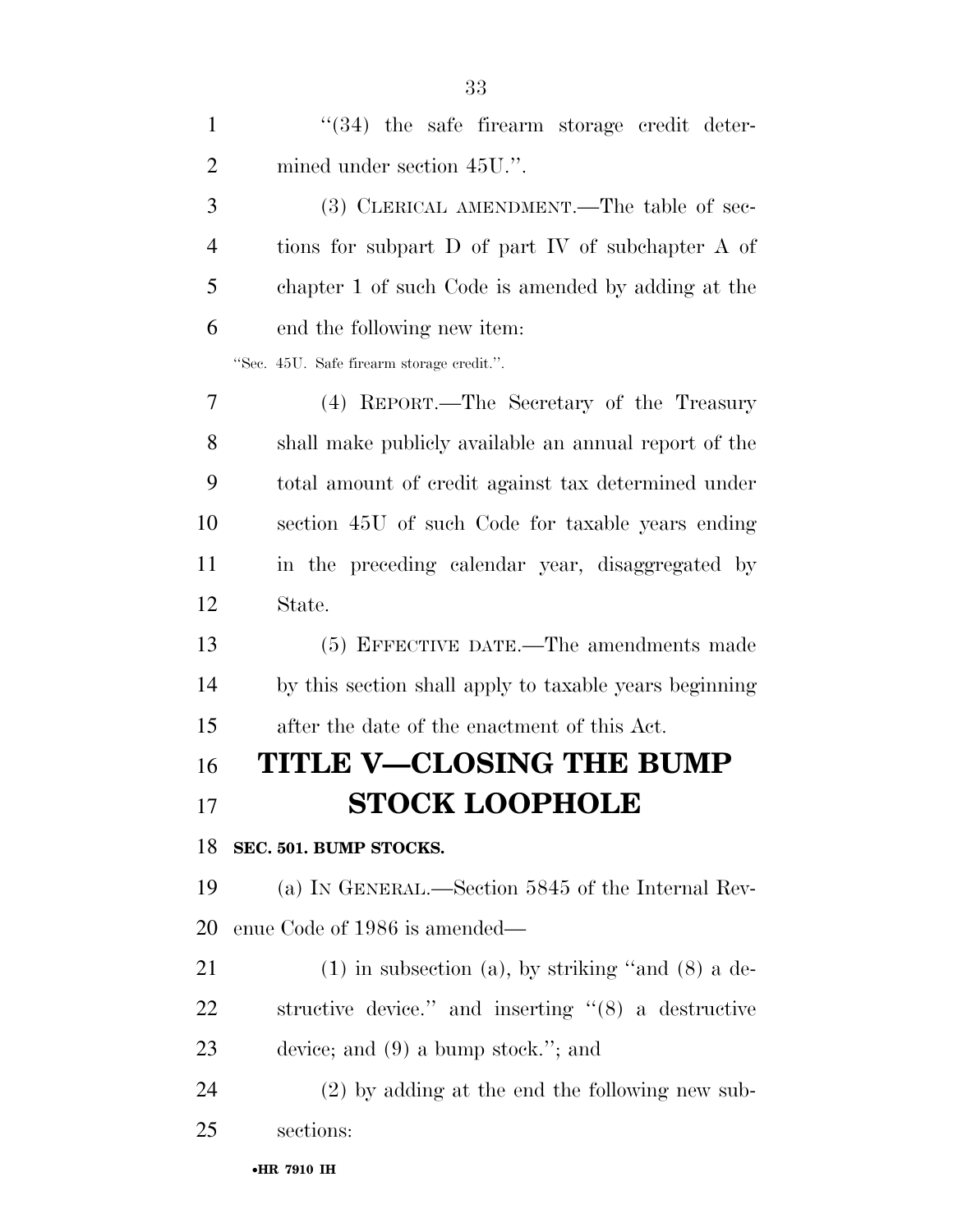''(n) BUMP STOCK.—The term 'bump stock' means

| 2  | any of the following:                                |
|----|------------------------------------------------------|
| 3  | $\lq(1)$ Any manual, power-driven, or electronic     |
| 4  | device that is designed such that when the device is |
| 5  | attached to a semiautomatic weapon, the device       |
| 6  | eliminates the need for the operator of a semiauto-  |
| 7  | matic weapon to make a separate movement for each    |
| 8  | individual function of the trigger and—              |
| 9  | $\lq\lq$ materially increases the rate of fire of    |
| 10 | the semiautomatic weapon, or                         |
| 11 | "(B) approximates the action or rate of              |
| 12 | fire of a machinegun.                                |
| 13 | "(2) Any part or combination of parts that is        |
| 14 | designed and functions to eliminate the need for the |
| 15 | operator of a semiautomatic weapon to make a sepa-   |
| 16 | rate movement for each individual function of the    |
| 17 | trigger and—                                         |

18 ''(A) materially increases the rate of fire of a semiautomatic weapon, or

20  $"$ (B) approximates the action or rate of fire of a machinegun.

22 ''(3) Any semiautomatic weapon that has been modified in any way that eliminates the need for the operator of the semiautomatic weapon to make a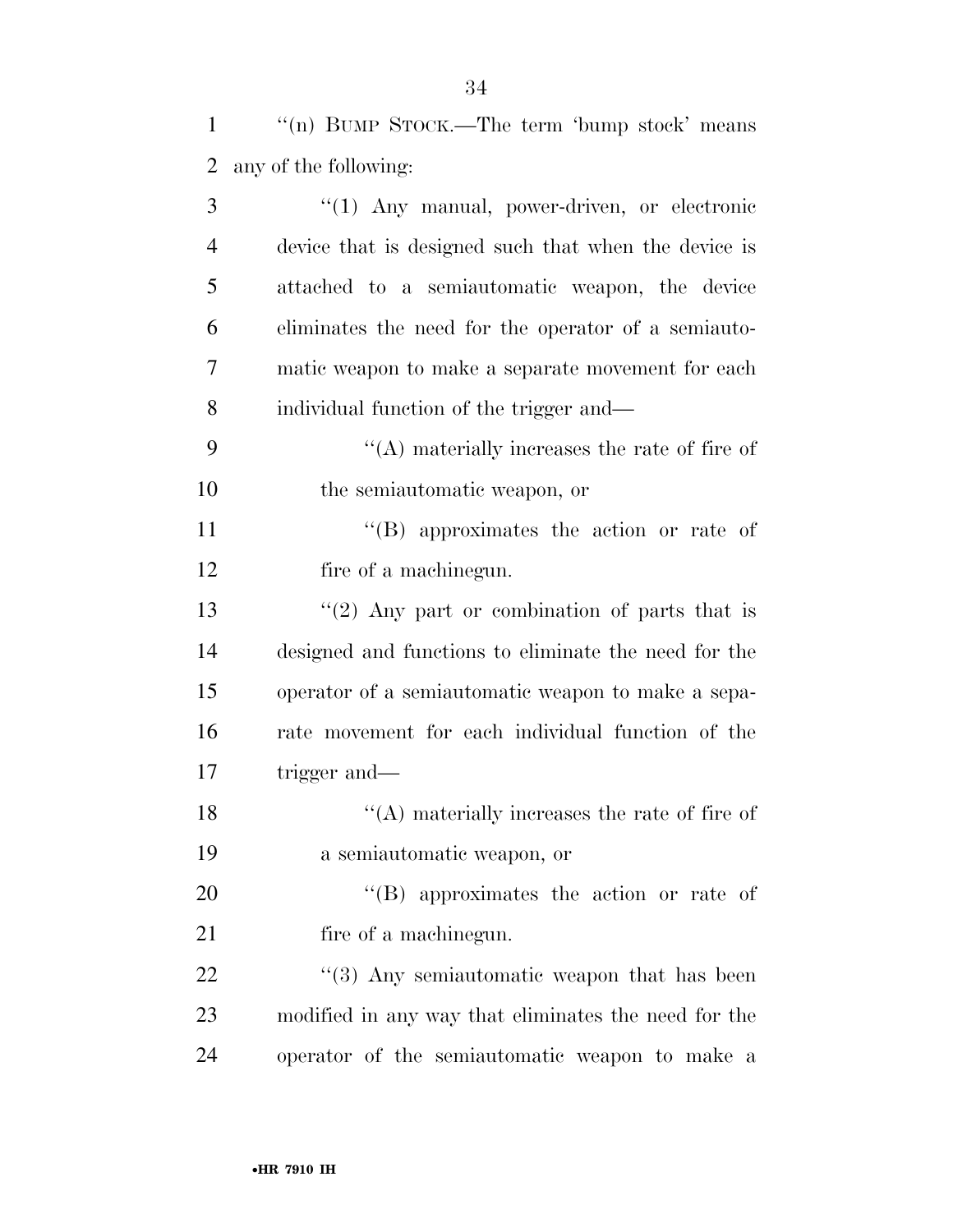| $\mathbf{1}$   | separate movement for each individual function of       |
|----------------|---------------------------------------------------------|
| $\overline{2}$ | the trigger and—                                        |
| 3              | $\lq\lq$ materially increases the rate of fire of       |
| $\overline{4}$ | the semiautomatic weapon, or                            |
| 5              | $\lq\lq$ approximates the action or rate of             |
| 6              | fire of a machinegun.                                   |
| $\tau$         | "(0) SEMIAUTOMATIC WEAPON.—The term 'semi-              |
| 8              | automatic weapon' means any repeating weapon that—      |
| 9              | $\lq(1)$ utilizes a portion of the energy of a firing   |
| 10             | cartridge or shell to extract the fired cartridge case  |
| 11             | or shell casing and chamber the next round, and         |
| 12             | $\lq(2)$ requires a separate function of the trigger    |
| 13             | to fire each cartridge or shell.".                      |
| 14             | (b) AMENDMENTS TO TITLE 18, UNITED STATES               |
| 15             | $CODE$ .                                                |
| 16             | $(1)$ Section 921(a) of title 18, United States         |
| 17             | Code, as amended by this Act, is further amended—       |
| 18             | $(A)$ in paragraph $(3)$ , by striking "muffler         |
| 19             | or firearm silencer" and inserting "muffler,            |
| 20             | firearm silencer, or bump stock"; and                   |
| 21             | (B) by adding at the end the following:                 |
| 22             | $((41)$ The term 'bump stock' has the meaning given     |
| 23             | such term in section $5845(n)$ of the National Firearms |
| 24             | Act $(26 \text{ U.S.C. } 5845(n))$ .".                  |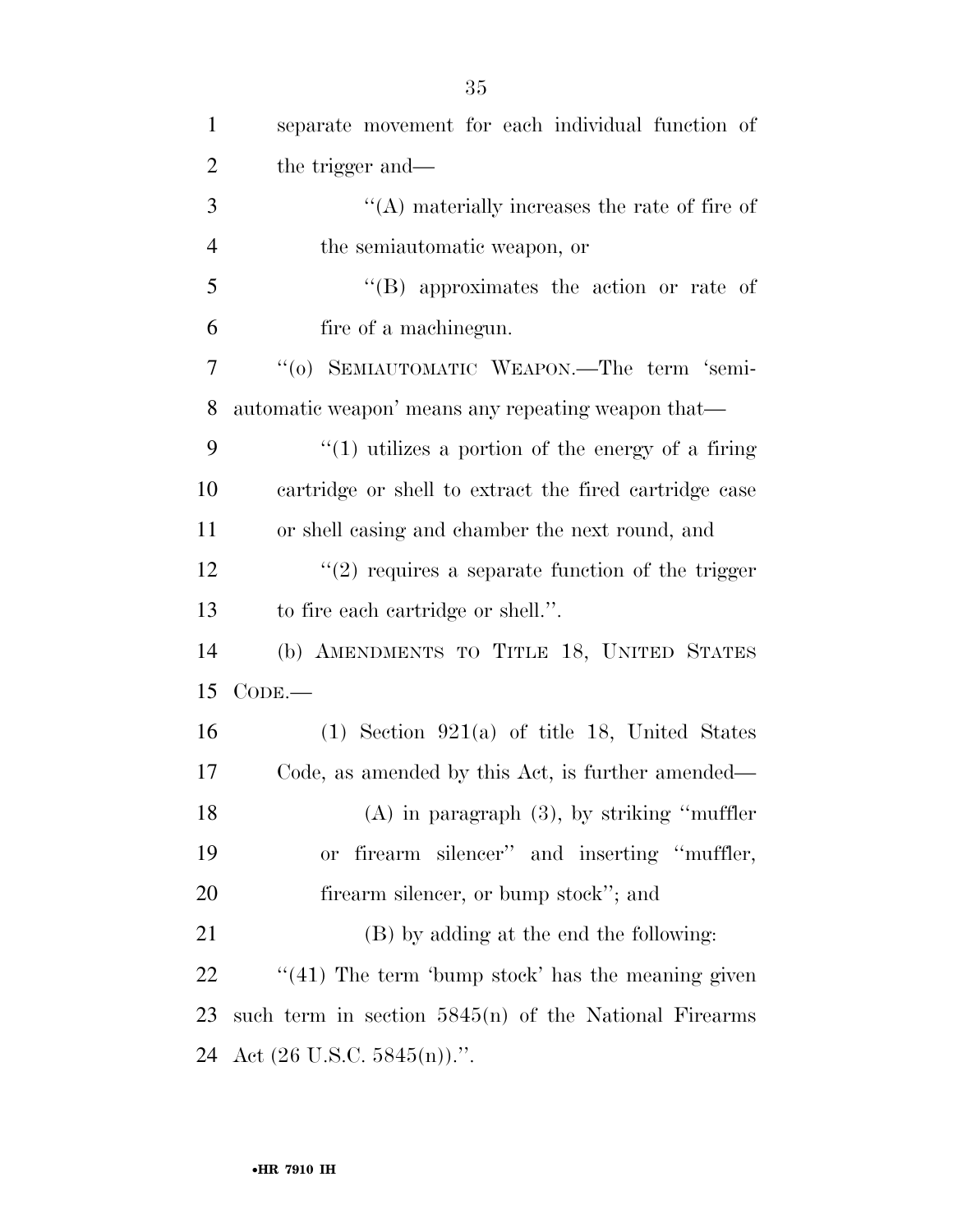(2) Section 922 of title 18, United States Code, is amended—  $3 \t(A)$  in each of subsections  $(a)(4)$  and 4 (b)(4), by inserting "bump stock," before "ma- chinegun''; and 6 (B) in subsection  $(0)(1)$ , by inserting "or bump stock'' before the period. **TITLE VI—KEEP AMERICANS SAFE** 

### **SEC. 601. DEFINITIONS.**

 Section 921(a) of title 18, United States Code, as amended by this Act, is further amended by adding at the end the following:

14 ''(42) The term 'large capacity ammunition feeding device'—

 ''(A) means a magazine, belt, drum, feed strip, helical feeding device, or similar device, including any such device joined or coupled with another in any manner, that has an overall capacity of, or that can be readily restored, changed, or converted to ac-cept, more than 10 rounds of ammunition; and

22 ''(B) does not include an attached tubular de- vice designed to accept, and capable of operating only with, .22 caliber rimfire ammunition.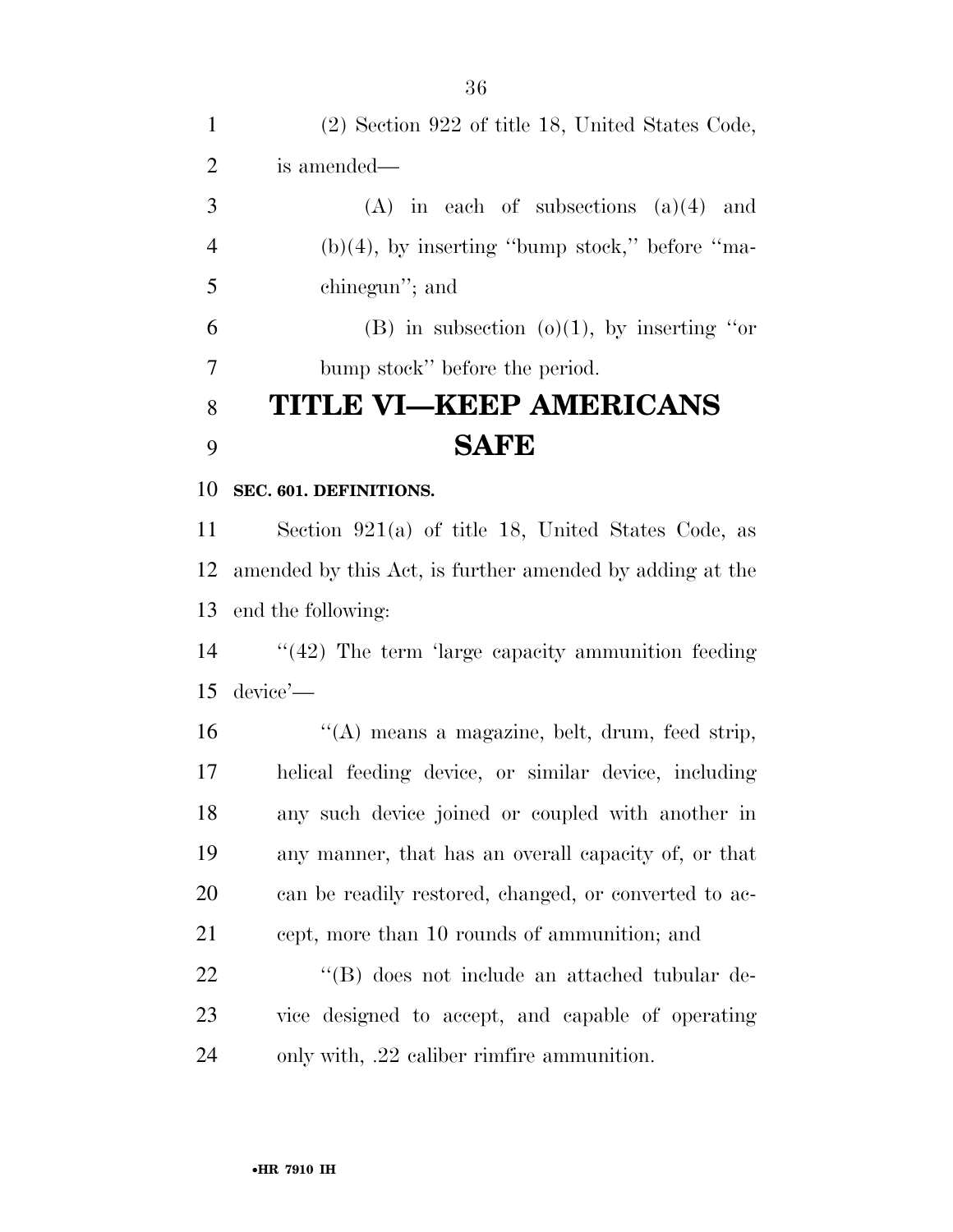1 ''(43) The term 'qualified law enforcement officer' has the meaning given the term in section 926B.''.

# **SEC. 602. RESTRICTIONS ON LARGE CAPACITY AMMUNI-TION FEEDING DEVICES.**

 (a) IN GENERAL.—Section 922 of title 18, United States Code, is amended by inserting after subsection (u) the following:

 $\langle \cdots \rangle$  (v)(1) It shall be unlawful for a person to import, sell, manufacture, transfer, or possess, in or affecting interstate or foreign commerce, a large capacity ammuni-tion feeding device.

 ''(2) Paragraph (1) shall not apply to the possession of any large capacity ammunition feeding device otherwise lawfully possessed on or before the date of enactment of this subsection.

16  $\qquad$  "(3) Paragraph (1) shall not apply to-

 $'$ (A) the importation for, manufacture for, sale to, transfer to, or possession by the United States or a department or agency of the United States or a State or a department, agency, or political subdivi- sion of a State, or a sale or transfer to or possession by a qualified law enforcement officer employed by the United States or a department or agency of the United States or a State or a department, agency, or political subdivision of a State for purposes of law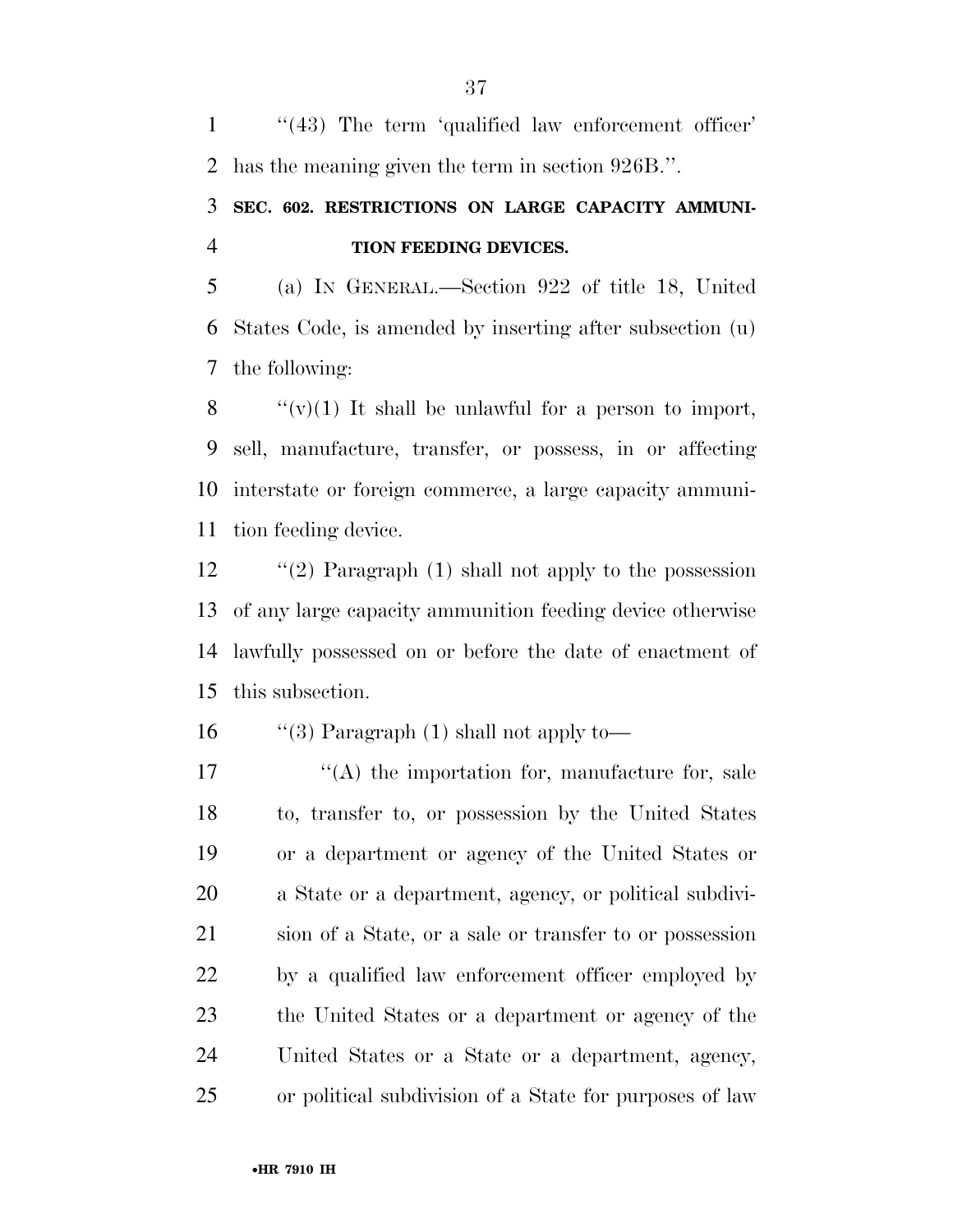enforcement (whether on or off-duty), or a sale or transfer to or possession by a campus law enforce- ment officer for purposes of law enforcement (wheth-er on or off-duty);

 ''(B) the importation for, or sale or transfer to a licensee under title I of the Atomic Energy Act of 1954 (42 U.S.C. 2011 et seq.) for purposes of estab- lishing and maintaining an on-site physical protec- tion system and security organization required by Federal law, or possession by an employee or con- tractor of such licensee on-site for such purposes or off-site for purposes of licensee-authorized training or transportation of nuclear materials;

 $\mathcal{L}^{\prime\prime}(C)$  the possession, by an individual who is re- tired in good standing from service with a law en- forcement agency and is not otherwise prohibited from receiving ammunition, of a large capacity am-munition feeding device—

19 ''(i) sold or transferred to the individual by the agency upon such retirement; or

21  $\frac{1}{10}$  that the individual purchased, or oth- erwise obtained, for official use before such re-tirement; or

24  $\qquad$   $\qquad$   $\qquad$   $\qquad$   $\qquad$   $\qquad$   $\qquad$   $\qquad$   $\qquad$   $\qquad$   $\qquad$   $\qquad$   $\qquad$   $\qquad$   $\qquad$   $\qquad$   $\qquad$   $\qquad$   $\qquad$   $\qquad$   $\qquad$   $\qquad$   $\qquad$   $\qquad$   $\qquad$   $\qquad$   $\qquad$   $\qquad$   $\qquad$   $\qquad$   $\qquad$   $\qquad$   $\qquad$   $\qquad$   $\qquad$   $\qquad$   $\q$ fer, or possession of any large capacity ammunition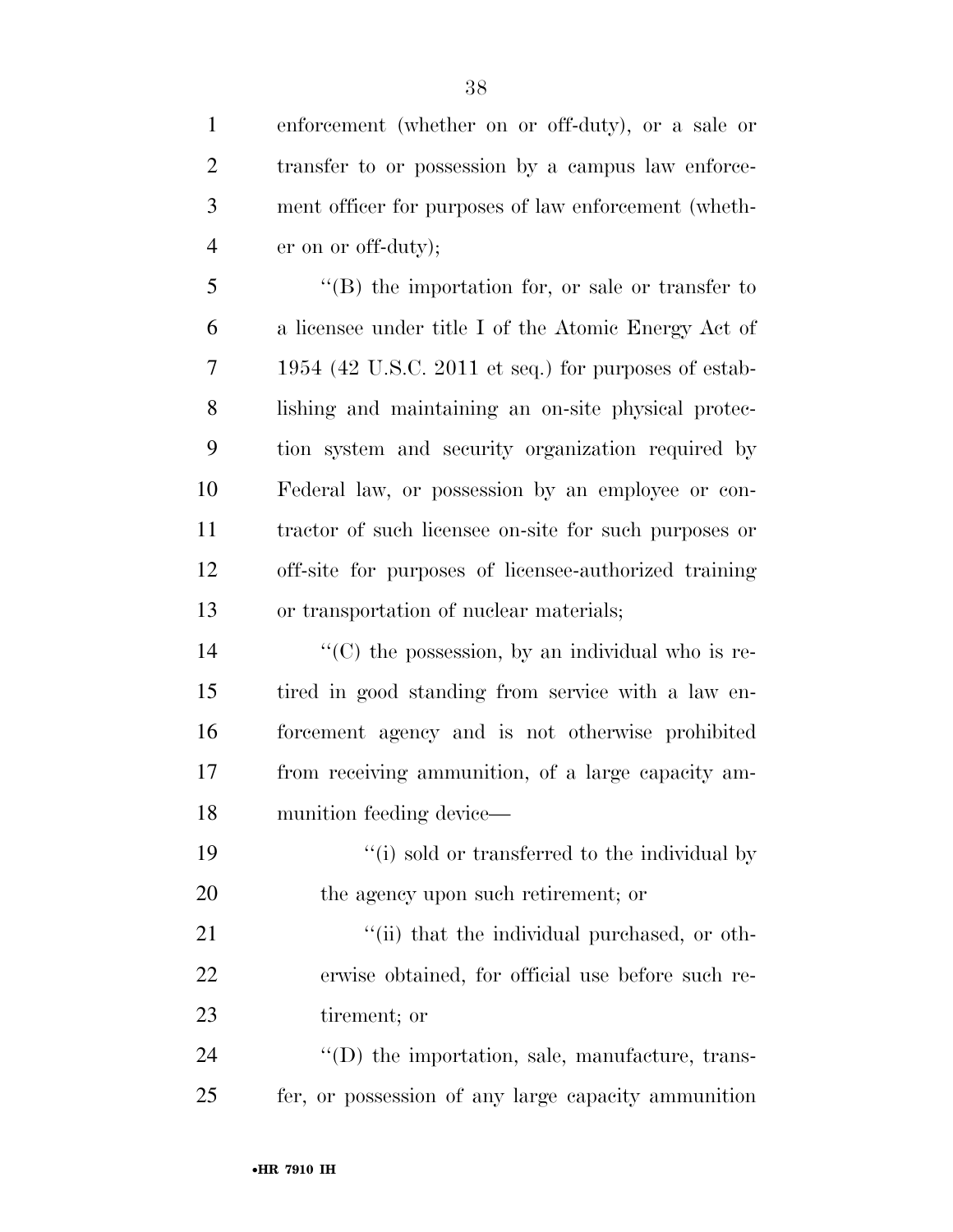| $\mathbf{1}$   | feeding device by a licensed manufacturer or licensed     |
|----------------|-----------------------------------------------------------|
| $\overline{2}$ | importer for the purposes of testing or experimen-        |
| 3              | tation authorized by the Attorney General.                |
| $\overline{4}$ | "(4) For purposes of paragraph $(3)(A)$ , the term        |
| 5              | 'campus law enforcement officer' means an individual who  |
| 6              | $is-$                                                     |
| $\overline{7}$ | "(A) employed by a private institution of higher          |
| 8              | education that is eligible for funding under title IV     |
| 9              | of the Higher Education Act of 1965 (20 U.S.C.            |
| 10             | $1070$ et seq.);                                          |
| 11             | $\lq\lq$ responsible for the prevention or investiga-     |
| 12             | tion of crime involving injury to persons or property,    |
| 13             | including apprehension or detention of persons for        |
| 14             | such crimes;                                              |
| 15             | "(C) authorized by Federal, State, or local law           |
| 16             | to carry a firearm, execute search warrants, and          |
| 17             | make arrests; and                                         |
| 18             | "(D) recognized, commissioned, or certified by            |
| 19             | a government entity as a law enforcement officer.".       |
| 20             | (b) IDENTIFICATION MARKINGS FOR LARGE CAPAC-              |
| 21             | ITY AMMUNITION FEEDING DEVICES.—Section 923(i) of         |
| 22             | title 18, United States Code, is amended by adding at the |
| 23             | end the following: "A large capacity ammunition feeding   |
| 24             | device manufactured after the date of enactment of this   |
| 25             | sentence shall be identified by a serial number and the   |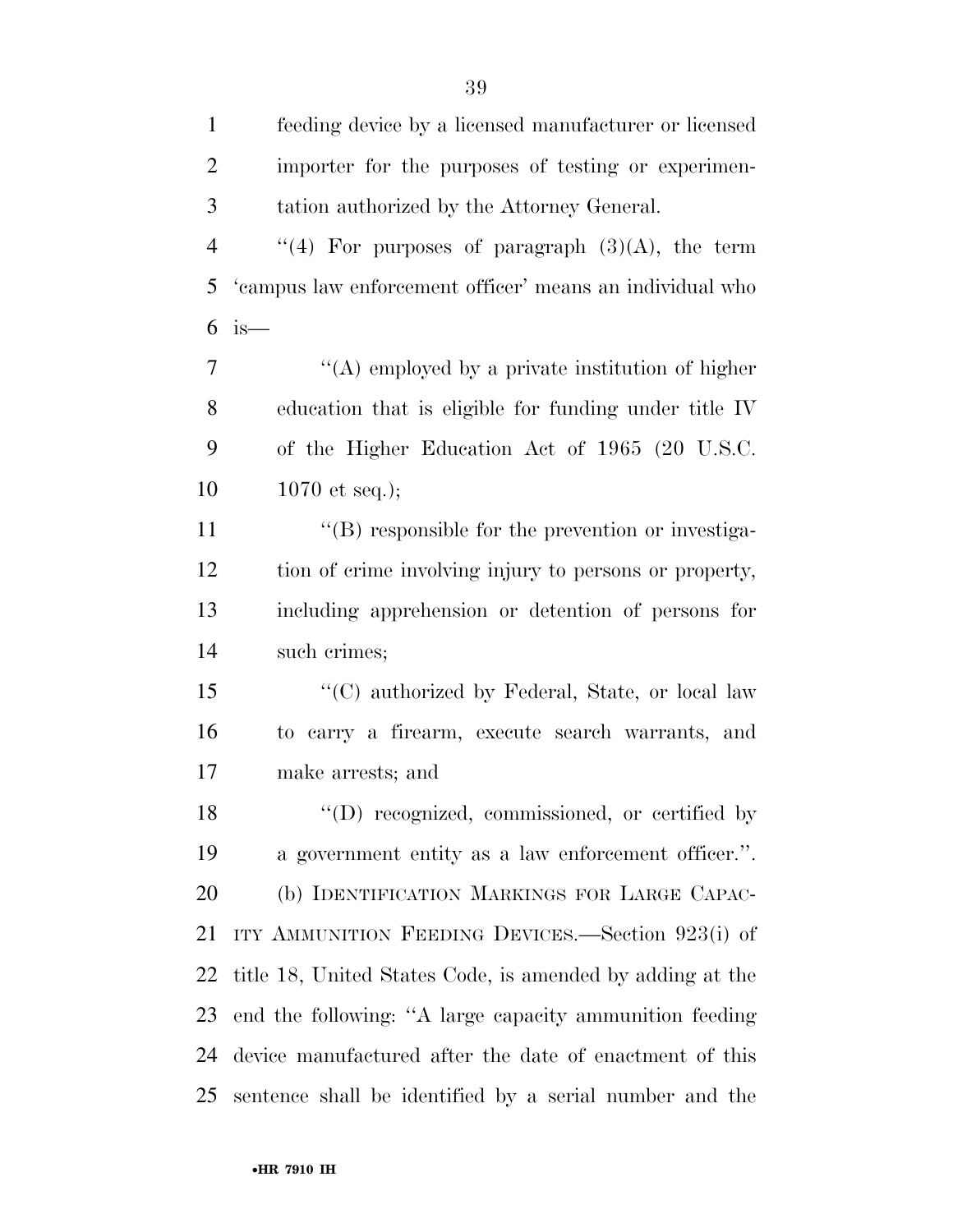|                | 1 date on which the device was manufactured or made, leg-    |
|----------------|--------------------------------------------------------------|
|                | 2 ibly and conspicuously engraved or cast on the device, and |
|                | 3 such other identification as the Attorney General shall by |
|                | 4 regulations prescribe.".                                   |
| 5 <sup>5</sup> | (c) SEIZURE AND FORFEITURE OF LARGE CAPACITY                 |
|                | 6 AMMUNITION FEEDING DEVICES.—Section 924(d) of title        |
|                | 7 18, United States Code, is amended—                        |
| 8              | $(1)$ in paragraph $(1)$ —                                   |

10 (i) by striking "Any firearm or ammu-11 nition involved in" and inserting "Any fire- arm or ammunition or large capacity am-13 munition feeding device involved in"; 14 (ii) by striking "or (k)" and inserting

(A) in the first sentence—

15  $"$ (k), or (v)"; and

16 (iii) by striking "any firearm or am- munition intended'' and inserting ''any firearm or ammunition or large capacity ammunition feeding device intended''; and (B) in the second and third sentences, by inserting ''or large capacity ammunition feeding device'' after ''firearms or ammunition'' each 23 place the term appears;

24 (2) in paragraph  $(2)$ —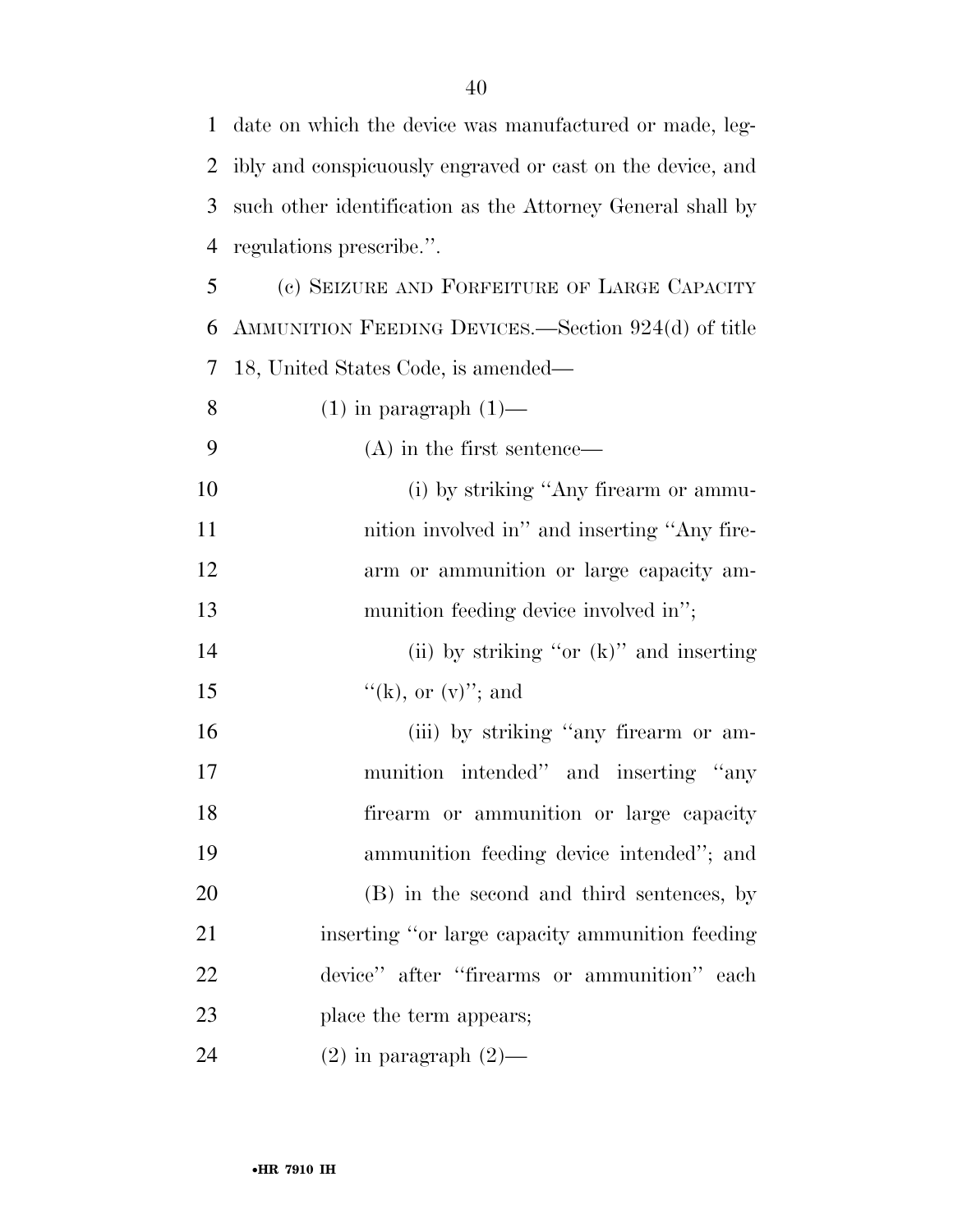| $\mathbf{1}$   | (A) in subparagraph $(A)$ , by inserting "or                     |
|----------------|------------------------------------------------------------------|
| $\overline{2}$ | large capacity ammunition feeding device" after                  |
| 3              | "firearms or ammunition"; and                                    |
| $\overline{4}$ | $(B)$ in subparagraph $(C)$ , by inserting "or                   |
| 5              | large capacity ammunition feeding devices"                       |
| 6              | after "firearms or quantities of ammunition";                    |
| $\overline{7}$ | and                                                              |
| 8              | (3) in paragraph $(3)(E)$ , by inserting "922(v),"               |
| 9              | after "922(n),".                                                 |
| 10             | SEC. 603. PENALTIES.                                             |
| 11             | Section $924(a)(1)(B)$ of title 18, United States Code,          |
|                | 12 is amended by striking "or $(q)$ " and inserting " $(q)$ , or |
|                | 13 (v)".                                                         |
| 14             | SEC. 604. USE OF BYRNE GRANTS FOR BUY-BACK PRO-                  |
| 15             | GRAMS FOR LARGE CAPACITY AMMUNITION                              |
| 16             | <b>FEEDING DEVICES.</b>                                          |
| 17             | Section $501(a)(1)$ of title I of the Omnibus Crime              |
|                | 18 Control and Safe Streets Act of 1968 (34 U.S.C.               |
| 19             | $10152(a)(1)$ is amended by adding at the end the fol-           |
| 20             | lowing:                                                          |
| 21             | "(I) Compensation for surrendered large                          |
| 22             | capacity ammunition feeding devices, as that                     |
|                |                                                                  |

term is defined in section 921 of title 18,